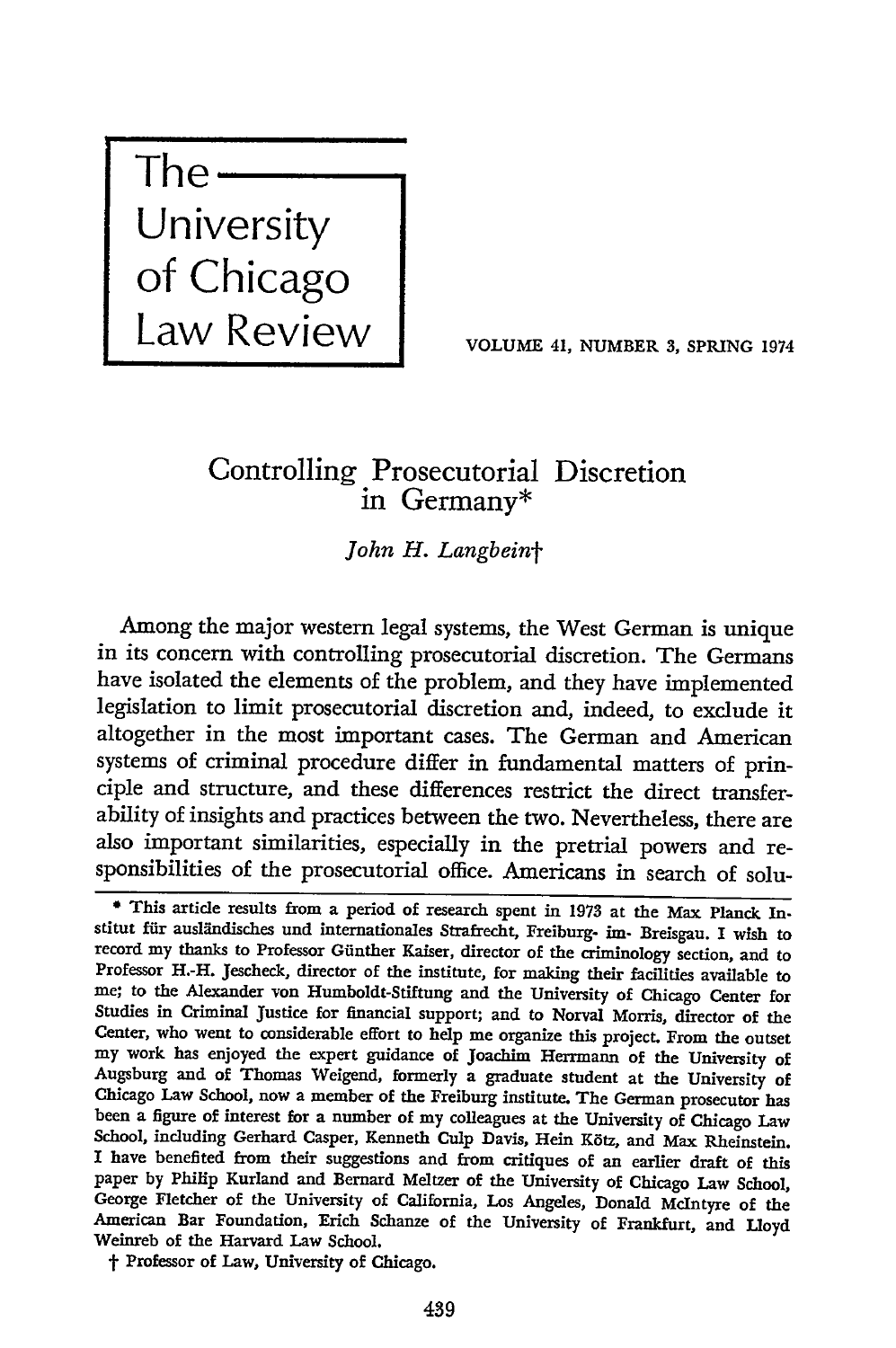*The University of Chicago Law Review*

[41:439

tions for our own complex problem of prosecutorial discretion should be aware of the German model.

#### I. THE PROSECUTOR'S MONOPOLY

What we call prosecutorial discretion arises from the public prosecutor's power of nonprosecution. No society would tolerate a rule of compulsory prosecution so relentless that the prosecutor were required to institute criminal proceedings in every case, no matter how weak the incriminating evidence. The prosecutor, or the policeman who often stands in his shoes, must have the power to evaluate the evidence in advance of instituting trial. If he is convinced that a suspect's conduct did not violate the criminal law or that the evidence cannot persuade the court of the suspect's guilt, he serves the social interest by not wasting resources on a frivolous criminal trial and by not subjecting. the defendant to its many discomforts. The prosecutor, being mortal, may err in his exercise of this power of nonprosecution. He may misinterpret the law, he may misevaluate the cogency of the evidence. That is a routine hazard of decision making. It does not call into doubt the wisdom of allowing the prosecutor to decide.

The prosecutor's power of nonprosecution becomes controversial when it extends beyond the power to discard hopeless cases. Prosecutorial discretion, as we shall be using the term, means the power to decline to prosecute in cases of provable criminal liability. It is the prosecutor's power to select among cases, indeed among like cases, those he shall press and those not. The public officer responsible for law enforcement is permitted to ,pick and choose which laws he will enforce and against which violators.

What makes this problem of prosecutorial discretion so acute in American practice is that our prosecutor has a monopoly over the criminal process. In cases of serious crime he alone procures the indictment or lays the information; and thereafter, his powers to dismiss, to compromise, or to insist on full trial are all but unlimited. No other officer and no private citizen, not even the victim, may come forward to prosecute when the public prosecutor will not. No one else may make good the prosecutor's neglect.

The omnipotence of the public prosecutor in American procedure is a sharp divergence from the common law model. In England private prosecution continues in theory to be the norm. Official prosecution is formally limited to the handful of cases brought by the Director of Public Prosecutions. "When 'the police' prosecute, the correct analysis is that some individual has instituted proceedings, and the fact that this individual is a police officer does not alter the nature of the prosecu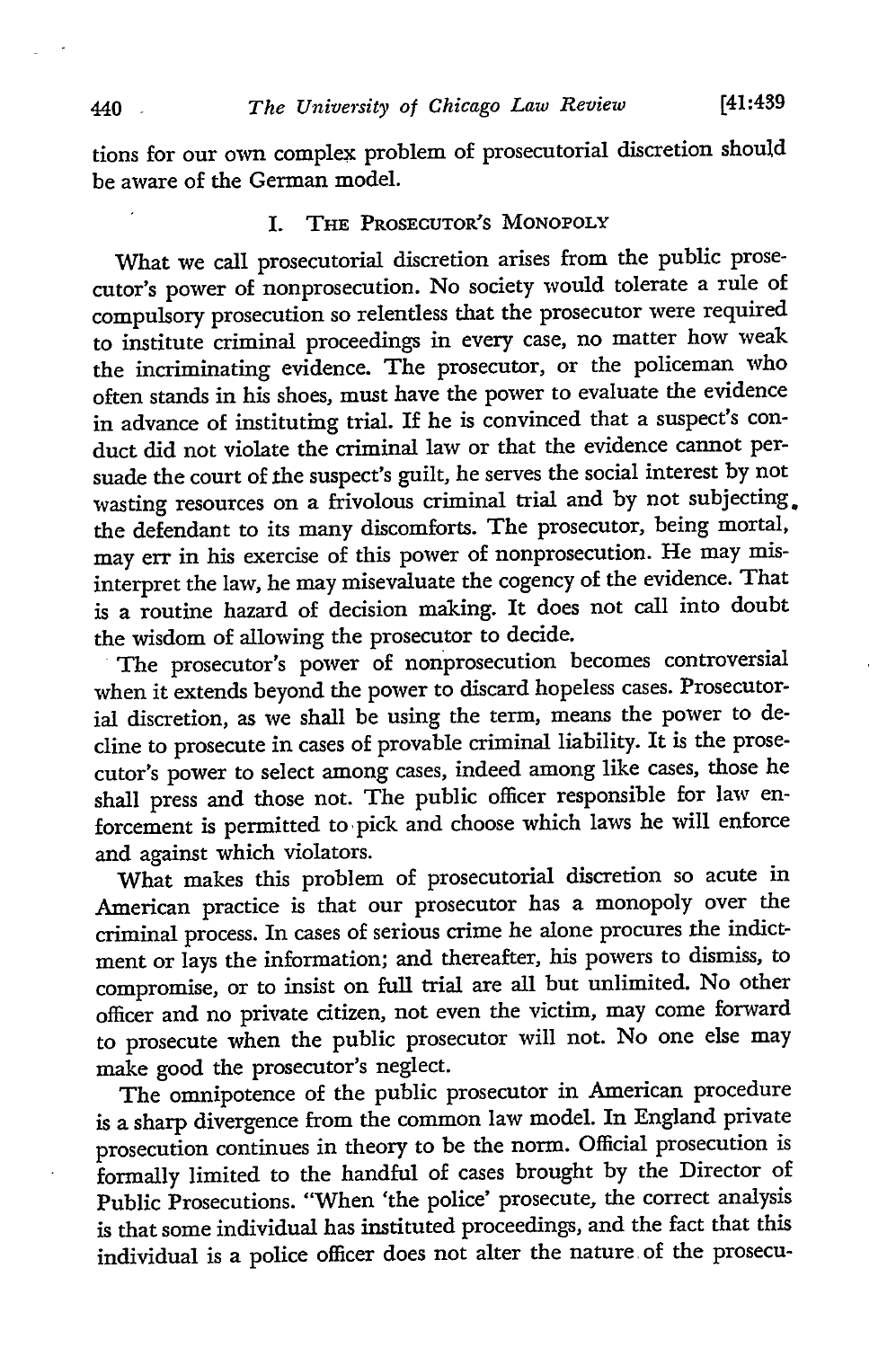tion."' Although public officials prosecute almost all cases, they do so in the guise of private citizens. It follows that private citizens not in uniform can (and do<sup>2</sup>) prosecute even cases of serious crime.

From a quite different starting point, the classical Continental criminal procedural system, the French, has also avoided creating a prosecutorial monopoly. Although the prosecutorial corps normally commands the formal public prosecution, *l'action publique,3* private prosecution under the rubric of *l'action civile* has acquired a significant sphere. The primary function of *l'action civile* is to permit the victim of a crime to constitute himself *partie civile* and to join a claim for civil damages to the public prosecutor's action for criminal sanctions. <sup>4</sup> If the public prosecutor does not initiate *l'action publique,* the *partie civile* may do it himself," ostensibly in order to provide the necessary basis for his parasitic damages claim. What in fact results is akin to private prosecution. The use of this procedure has grown enormously in the present century on account of what Americans would call a relaxation of standing requirements. Trade unions, policemen's associations, and numerous other juristic persons have been allowed to deem them-

*tion at Common Law,* 17 AM. J. *.EAL* **H=Ss. 313 (1973).** 2 For example, the highly publicized prosecution by Francis Bennion against Peter Hain, chairman of the Young Liberals, who was convicted at jury trial on August 21, 1972, of conspiracy to hinder and disrupt a Davis Cup tennis match at Bristol in 1969. The case arose out of protest demonstrations against White South African teams appearing at sporting contests in Britain. After the verdict the Guardian editorialized:

The private prosecution can be a useful procedure in that it allows the police to step out of a case involving minor assault between neighbours, for example, but still allow the aggrieved neighbours recourse to the law if they desire it.... There is a<br>safeguard, but it failed to operate in the Hain trial. The DPP has the power to take<br>safeguard, but it failed to operate in the Hain trial that where the Director has decided there is no cause for prosecution in a case as serious as conspiracy, he should exercise his power to take over the prosecution.

Guardian (London), Aug. 22, 1972, at 10. These suggestions that private prosecution be limited to petty domestic affrays and that the public prosecutor's decision not to prosecute in serious cases be final would bring the English practice close to the German. *See* text and notes at notes 57-66 *infra.* **[I** am grateful to David Fleming and Peter Wallington of the Law Faculty of Cambridge University for supplying me with newspaper clippings of the Hain proceedings.]

**3 C.** PRO. **PLN.** art. 31: "The public prosecutor *(ministgre public)* shall conduct public prosecutions *(l'action publique)* and procure the application of the law."

**<sup>4</sup>***Id.* art. 2: "Those who have personally suffered harm resulting directly from a [crime] are entitled to *l'action civile* to recover damages ......

**<sup>5</sup>***Id.* art. **1:** *"L'action publique* **...** may also be initiated by the injured party, under the conditions established in the present code." *Id. art.* 85: "Anyone claiming to be injured by a [crime] may constitute himself a *partie civile* by lodging a complaint with the competent [court]."

**<sup>1</sup>**R. **JACKSON, THE MACHINERY OF JUSTICE AN ENGLAND 155** (6th **ed.** 1972). For historical background, see Kurland & Waters, *Public Prosecutions in England, 1854-79: An Essay in* English Legislative History, 1959 DUKE L.J. 493; Langbein, *The Origins of Public Prosecution at Common Law*, 17 Am. J. LECAL HIST. 313 (1973).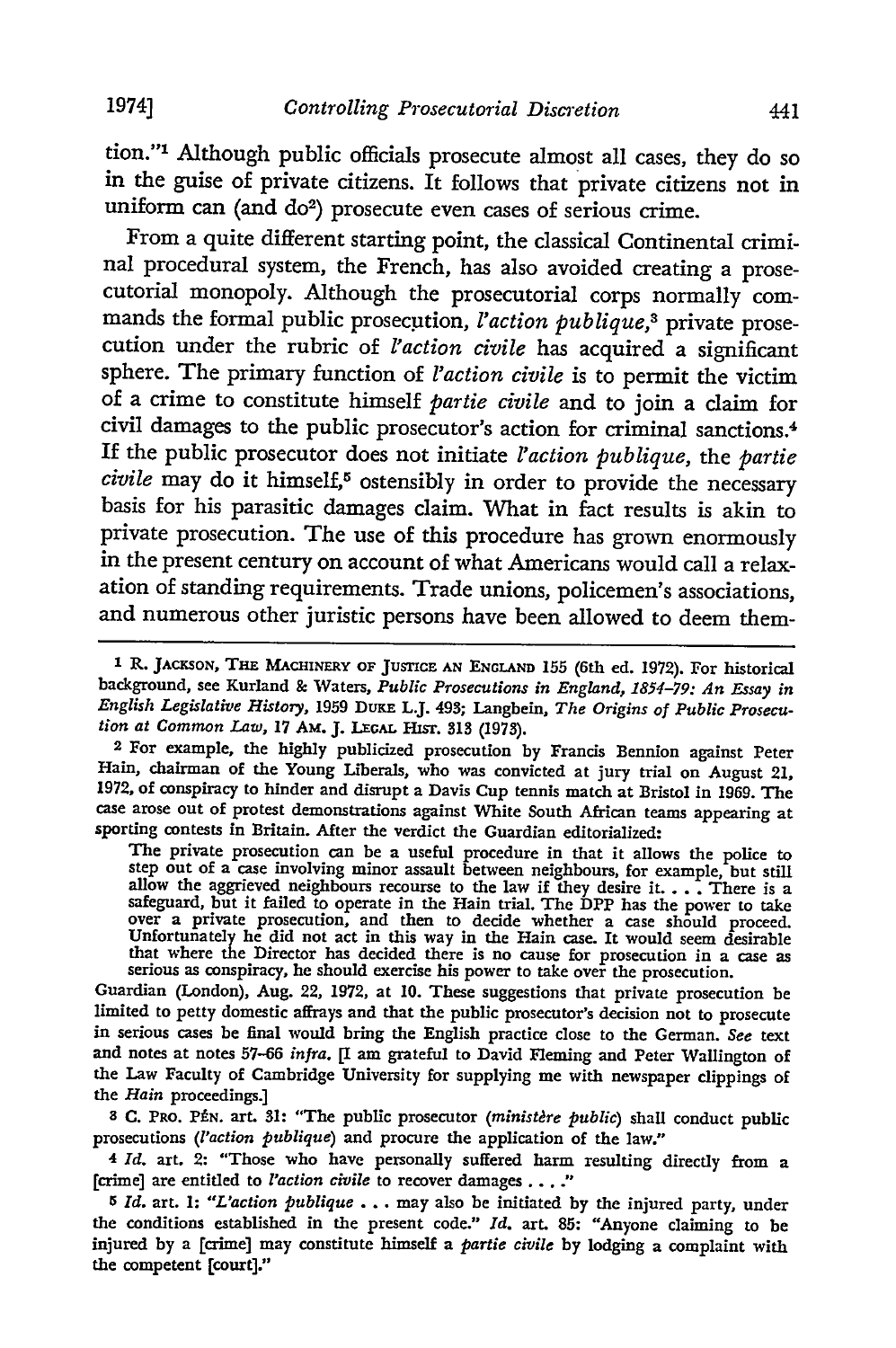selves "victims" of crimes committed against their members.<sup>6</sup> Consequently, when the French prosecutor decides not to prosecute, he decides for himself and his office alone. Someone else may still invoke the criminal process against the culprit.

Although the Germans derived a good deal of their criminal procedure code in the nineteenth century from the French, they did not introduce a variant of *l'action civile* (known as the *Adhisionsverfahren)* until the 1940s. The procedure is seldom used for civil damage claims proper,7 and it cannot be used as in France to enable the victim (however defined) to institute the criminal case. If the German prosecutor has determined not to prosecute, the victim can bring his civil action only in tort. He is not entitled to launch a private prosecution. In Germany, with insignificant exceptions discussed below, the public prosecutor has a monopoly over the criminal process. The German law is a compelling object of comparative study for Americans, because the German prosecutor, like the American, is a monopolist.

The prosecutor's monopoly is explicitly created and protected by statute in Germany. The Code of Criminal Procedure8 sets it forth in two consecutive sections:

151. The opening of a judicial investigation [meaning primarily the commencement of a "trial" *(Hauptverhandlung)]* is conditioned upon the preferring of a formal charge *(Klage).*

152(1). The public prosecutor is responsible for preferring the **...** formal charge.

These two code sections are regarded as expressing fundamental principles that have distinctive names in the literature. Section 151 is called the *Anklagegrundsatz,* roughly, the principle of the formal criminal charge. It was designed to constrain the inquisitorial judge of earlier centuries, who had been empowered to conduct the entire criminal process, from the gathering of first suspicions to final adjudication and sentencing. The *Anklagegrundsatz* bifurcates the criminal process and restricts the modem German court to the second stage. The court cannot take proofs and adjudicate. until a preliminary investigation

**<sup>0</sup>***See* **A.** Beth, Die Geltendmachung zivilrechtlicher Schadensersatzansprriche im franz6sischen Strafverfahren 32-51 (dis., Freiburg 1972).

**<sup>7</sup>**For a convenient explanation of the stillbirth of this device, see Jescheck, *Die* Entschädigung des Verletzten nach deutschem Strafrecht, 13 JURISTENUZEITUNG 591 (1958).

<sup>8</sup> STRAFrROZ5SSORDNUNG [hereinafter cited as Code of Criminal Procedure]. The Code sections governing prosecutorial discretion were recently discussed in Jescheck, *The Discretionary Powers of the Prosecuting Attorney in West Germany,* 18 *Am.* **J.** CoMe. L. 508 (1970). For a concise but now somewhat outdated English language account of the German procedure, see Wolff, *Criminal Justice in Germany*, 42 MICH. L. REV. 1067 (1944), 43 Mcir. L. *REv.* **155** (1944).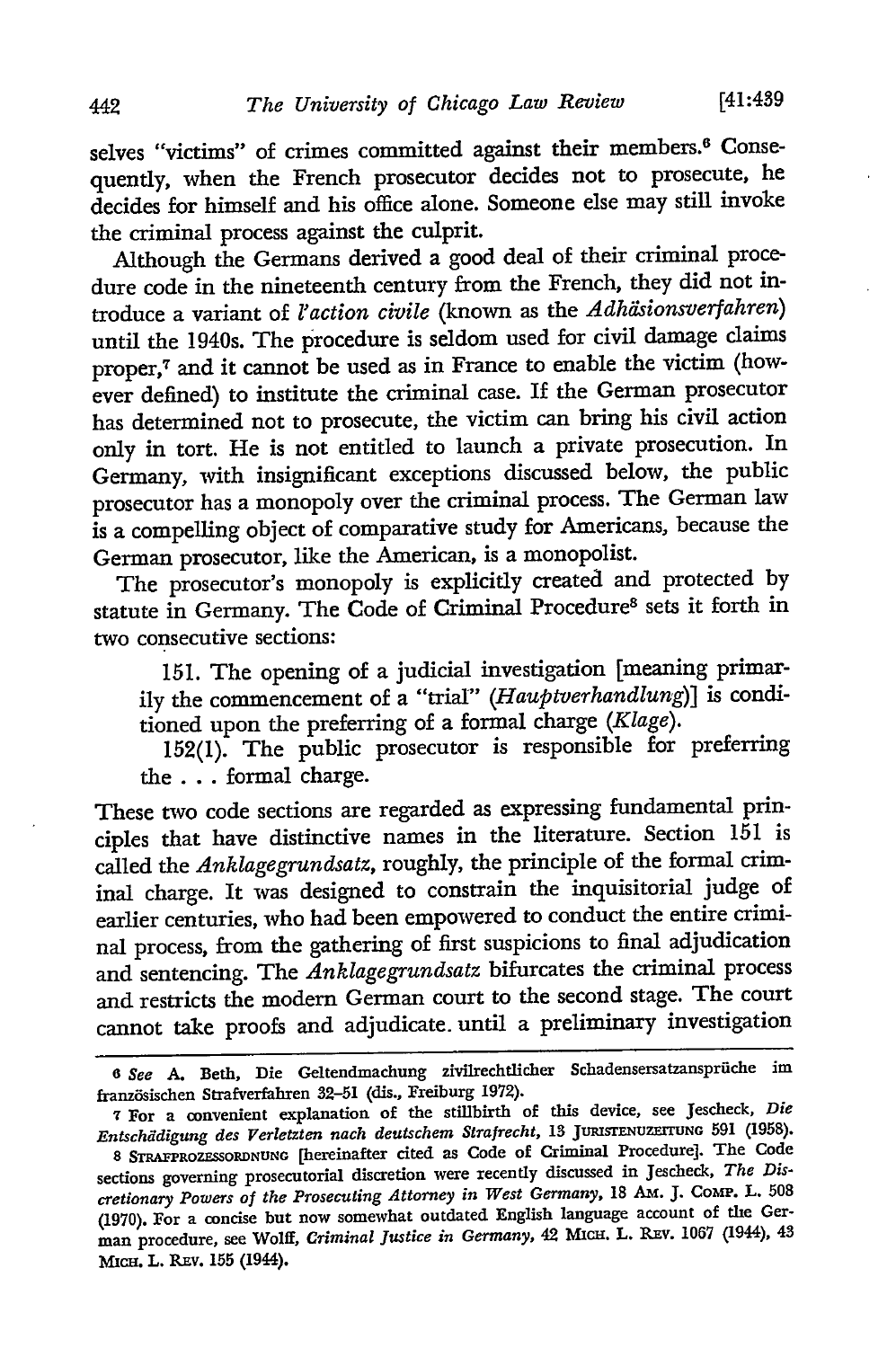procedure *(Vorverfahren)* has been completed, culminating in a formal, written criminal charge (variously: *Klage, Anklage* or *Anklageschrift)* setting forth a prima facie case against the accused.<sup>9</sup>

According to section 152(l), the preferring of this formal charge is the responsibility of the public prosecutor. German writers speak of his *Anklagemonopol,* his monopoly over the preferring of the charge. Criminal sanctions are imposed for public purposes. German law takes the position that only the state, through a specially constituted officer, should have the power to institute the process leading to those sanctions.

What the Germans have largely done, and the Americans largely not done, is to devise means to regulate the prosecutor's monopoly. The kernel of the German scheme is set out, in immediate juxtaposition to the prosecutor's *Anklagemonopol,* as the second half of section **152** of the Code of Criminal Procedure:

152(2). [The public prosecutor] is required **...** to take action against all judicially punishable.., acts, to the extent that there is a sufficient factual basis.

This is the celebrated *Legalitiitsprinzip* of German law (literally, the legality principle; better, the rule of compulsory prosecution). The Germans have undertaken to forbid their monopolist prosecutor the discretion to refuse to prosecute in cases where adequate incriminating evidence is at hand. This rule, together with its limitations and exceptions and the citizen's remedies to enforce it, is the subject of this study.

# **II.** THE ORIGINS OF PROSEcuTORIAL DISCRETION

The contrast between the American and German law of prosecutorial discretion is sharp and invites the question of how it has come about. American law received and developed a great common law tradition of hostility to monopoly in the marketplace, and it has characteristically insisted upon limiting and checking governmental powers of every kind. How is it that Americans have managed to place one of the most dangerous of all governmental powers beyond review or control, in the hands of a nearly omnipotent prosecutor? And how is it that the Germans, whose record of controlling governmental powers has not always been distinguished, have been so alert to controlling the prosecutor?

The common law's concept of the prosecutorial function formed over centuries of predominantly private or citizen prosecution. Official or

**1974]**

**<sup>9</sup>** See **Code of Criminal Procedure** § 200.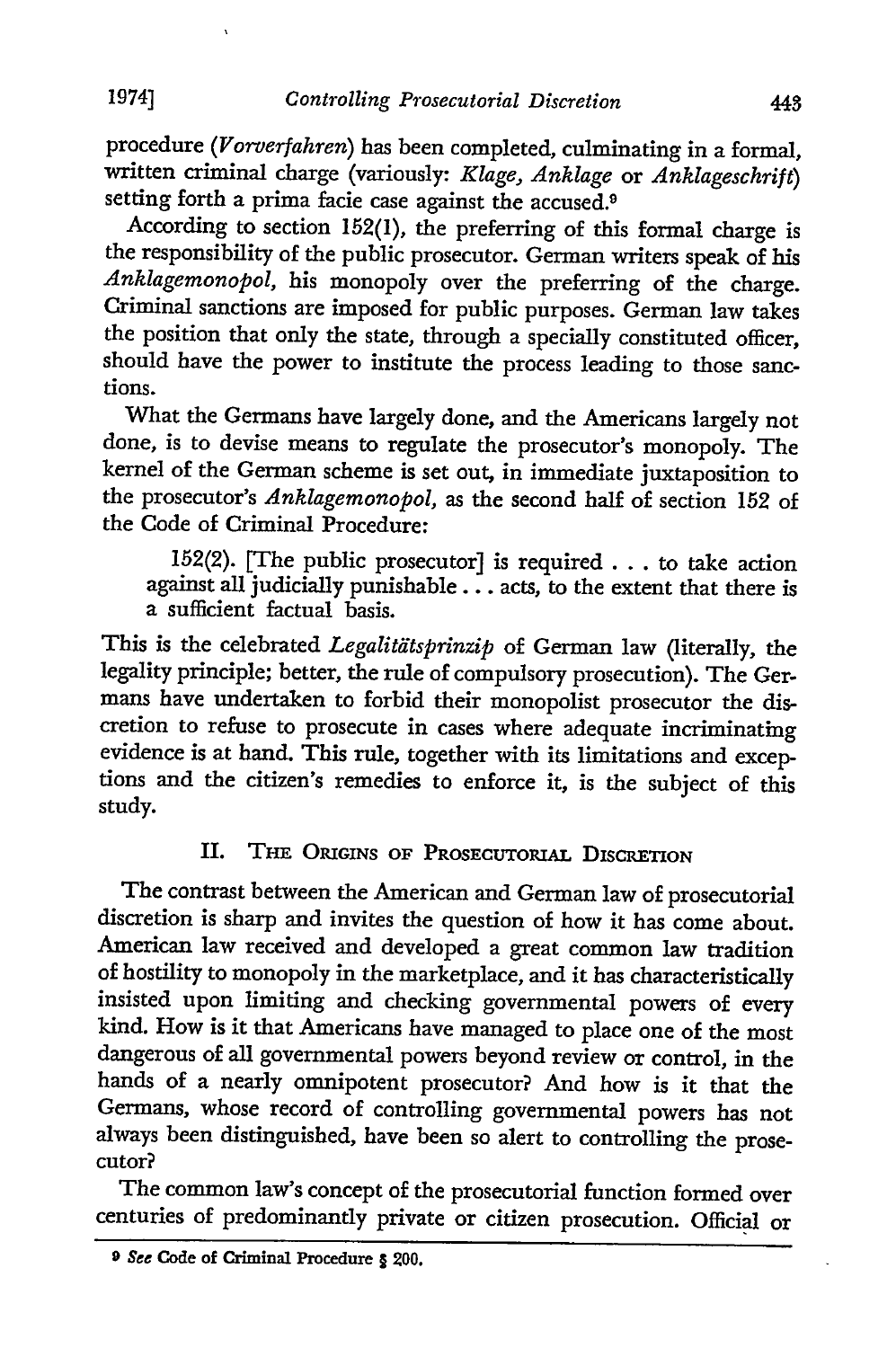public prosecution initially developed as an adjunct to private prosecution and was steeped in the forms of private prosecution, as it continues to be in England today. Those forms helped conceal the development of the professional public prosecutor in America. By the time the American prosecutor's monopoly could be perceived, new factors were operating that seemed to require expansive prosecutorial discretionthe changes in the law of criminal procedure and evidence that brought about the need for plea bargaining.

The office of the public prosecutor at common law developed within an inherited system of citizen prosecution. Throughout the Middle Ages prosecution had been left to the victim, kin, or others, who would get their story to the juries of accusation and of trial. In the fifteenth and sixteenth centuries, the local justices of the peace (JPs) were given some organizational responsibilities over citizen prosecution. When cases of serious crime were reported to the JPs, they were empowered to order pretrial detention of the suspect and to "bind over" the victim and other witnesses to prosecute-to require them to appear before the two juries on penalty of a fine for nonappearance. Lawyers were not then regularly employed in the conduct of the criminal trial, either for the crown or the defense. The trial judge called the witnesses, and the proceeding transpired as a relatively unstructured "altercation"'<sup>10</sup> between the witnesses and the accused. The JP's prosecutorial role was mainly passive, binding over citizen prosecutors to trial. In a difficult case, however, it began to be expected that the JP would investigate on his own to discover and bind over witnesses. More exceptionally, he might continue on to exercise some forensic prosecutorial role at the trial itself-interrogating witnesses and arguing the case to the jurors.<sup>11</sup>

The public prosecutor at common law thus grew up in the shoes of the old citizen prosecutor, occasionally displacing or supplementing him, but more usually deferring to him. Absent professional police and professional lawyer-prosecutors, the decision whether to prosecute was still in the main left to the initiative of the victim. Hence, when professional police and their criminal counsel developed in the nineteenth century, they acceded to a role that the English still characterize as that of the private citizen.

Professional prosecution by lawyer-officers developed earlier in America than in England.<sup>12</sup> However, American colonial and state practice

**<sup>10</sup> Sm** THoMAs SMrrH, **DE REP'UBLICA ANGLORUM 80 (1583 ed.) (bk.** 2, **ch. 23).**

**<sup>11</sup>**For detailed discussion **of** the **English** history, see J. **LANGBEIN, PROSECUTING CrIsE IN THE RENAISSANCE: ENGLAND, GERMANY, FRANCE** 34-54 **(1974);** Langbein, *supra* note **1.**

**<sup>12</sup>** *See* **NATIONAL COMM'N ON LAW OBSERVANCE AND ENFORCEMENT, REPORT ON PROSECU-TION 6-7 (1968)** [Wickersham **Comm'n Rept. No.** 4]; **Comment,** *The District Attorney-A Historical Puzzle,* **1952** Wisc. L. **REv. 125.**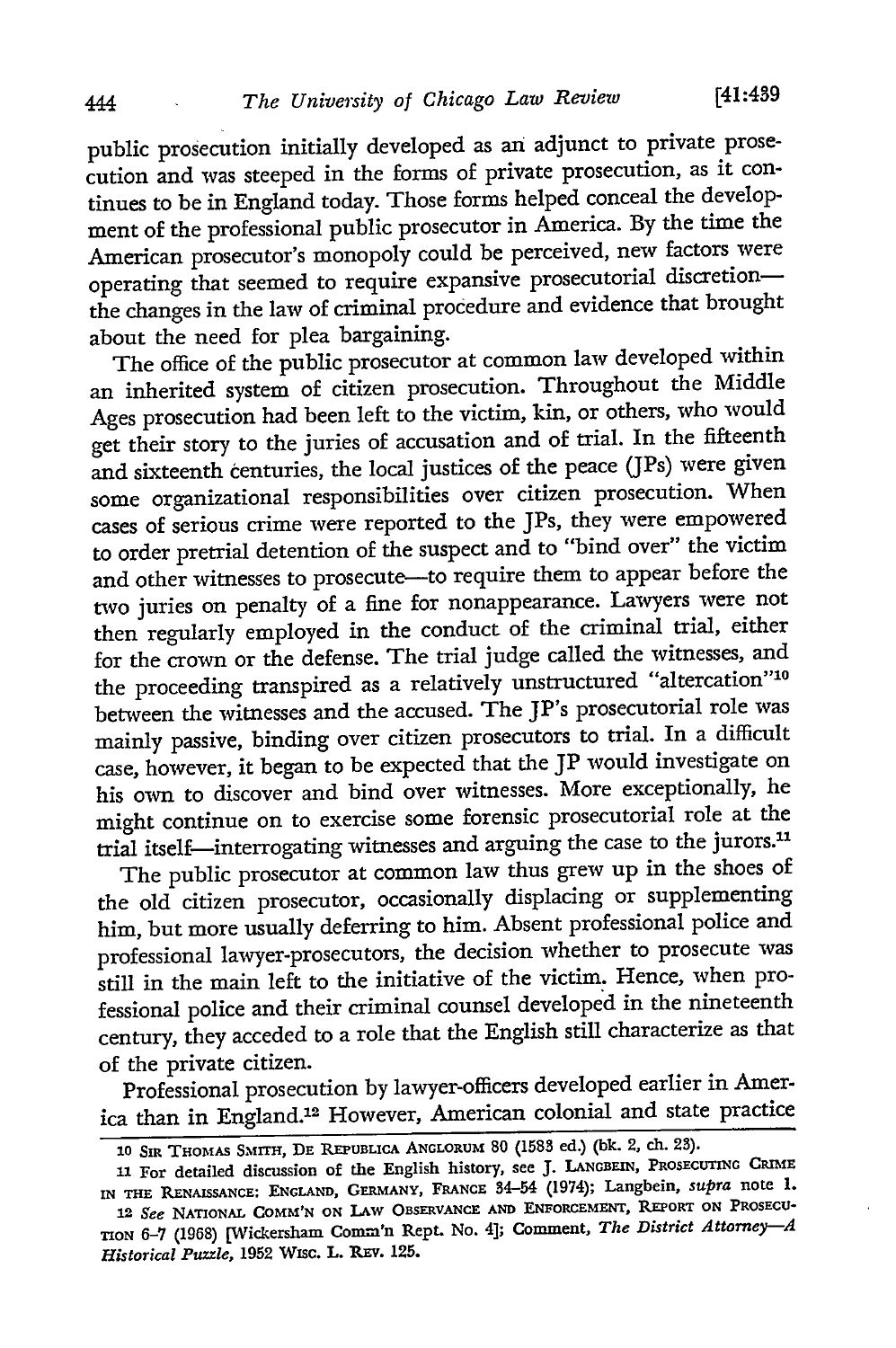took from the English JP system the notion that public prosecution was a local function, not hierarchically subordinated to the direction of the attorney general. American populism then transformed the prosecutor (along with some judges and various other local officers) into an elective officer. This reinforced the inherited pattern of discretionary prosecution. The prosecutor acquired the elective officeholder's authority to conduct the affairs of his office so as to win electoral approval.

Further, the survival of the grand jury in many American jurisdictions, including the federal system where the elective principle was not admitted, has ever worked to conceal the extent of prosecutorial discretion. The formal criminal charge is made to issue in the name of a panel of citizen accusers, but this grand jury is in truth the prosecutor's rubber stamp. It seldom refuses to indict when he insists, and still less does it exercise its theoretical power to present or indict on its own initiative. The grand jury only appears to interpose a discretion of its own. Yet the appearance has surely helped to isolate arbitrary prosecutorial practices from public resentment and reform.

More than any other factor, however, what has brought about and sustained prosecutorial discretion in America in its present dimension has been the steady accretion of evidentiary and procedural safeguards for the accused which has transformed jury trial and made the system of plea bargaining essential.

Jury trial in early modern times was a summary proceeding. A single assize judge could process dozens of felony trials in a single day. In the seventeenth century a criminal trial jury would be impaneled and hear evidence.in six or seven unrelated cases before retiring to formulate verdicts in all.<sup>13</sup> The law of criminal evidence was primitive into the eighteenth century, the right to representation by counsel was not generalized to all felonies until the nineteenth century, and appellate review was very restricted into the twentieth century.14 The practices that so protract modern American jury trial-extended voir dire, exclusionary rules and other evidentiary barriers, motions designed to preserve appellate issues, maneuvers and speeches of counsel-all are late

**<sup>13</sup>**The mechanics of multiple trials to the same jury are described in THE **OFFICE OF CLERK** OF **AssIZE 12-16 (1676** ed.). The clerk should make a list of prisoners and their offenses; then "when the Jury is ready to go from the Bar, he delivereth it unto them for their better direction and help of their memory to know who they have in charge." *Id.* at **15.**

<sup>14</sup>*See* T. **PLUCKNErTT,** A **CONCiSE HISTORY OF THE COMMON LAW** 213, 434-35 (5th **ed.** 1956); 1 J. STEPHEN, A HISTORY OF THE CRIMINAL LAW OF ENGLAND 308-18 (1883); Wigmore, *A General Survey of the History of the Rules of Evidence,* in 2 **SELacr EssAys IN ANGLO-AMERIcAN LEGAL HISTORY** 691, 692-97 (1908). The sixth amendment guaranteed the right to counsel half a century before the English statute of 6 & 7 Wil. IV, c. 114 (1837).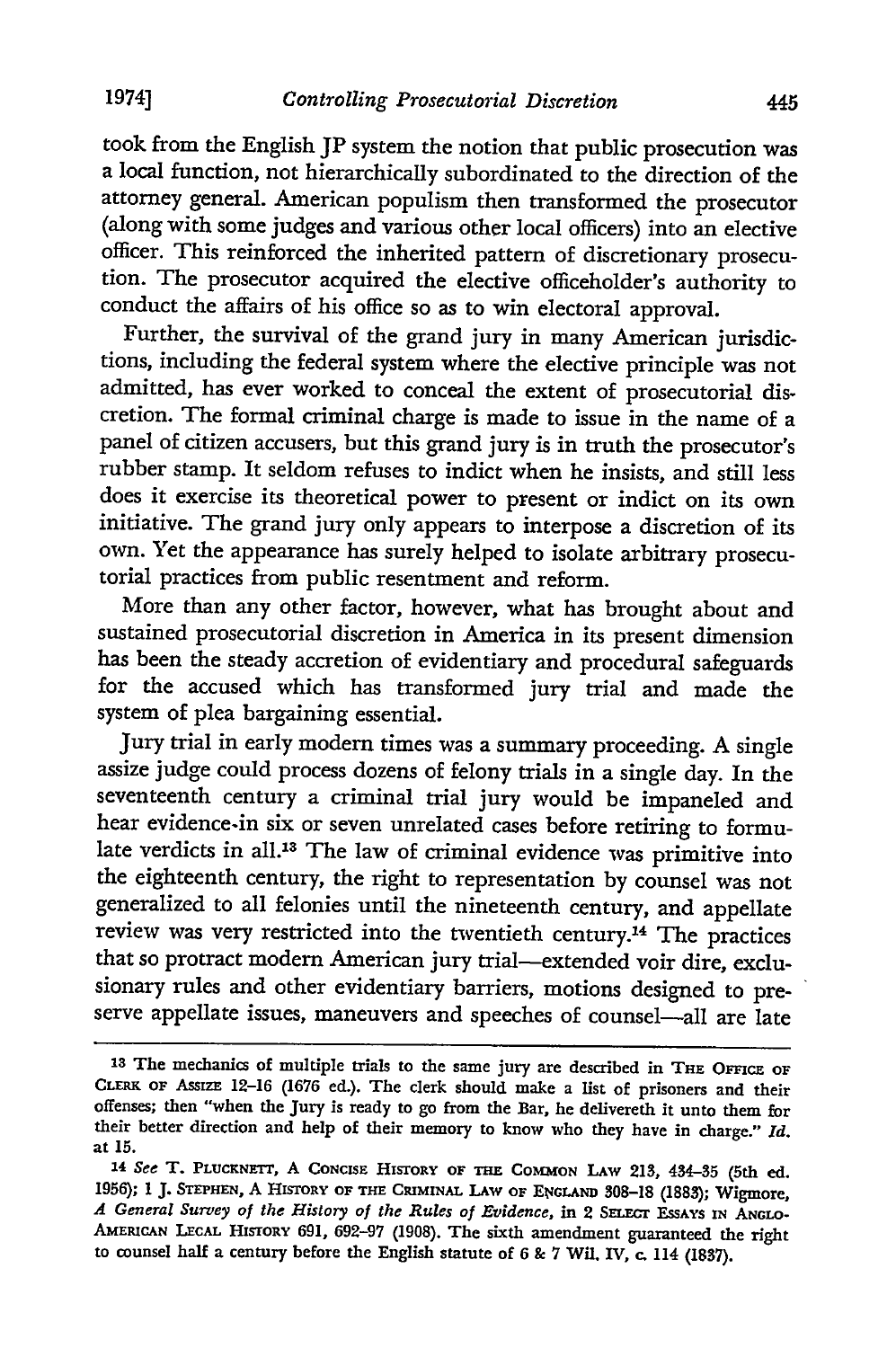growths in the long history of common law criminal procedure. They have, however, made jury trial unworkable as a routine procedure for our burgeoning criminality and have led to the system of nontrial disposition that exists in well over 90 percent of felony cases. The system as now practiced depends on the prosecutor's exclusive authority to grant concessions in order to induce waivers of the right to jury trial.

Thus it came about that the American prosecutor fell heir to his unregulated monopoly. He stands in the shoes of an ancient citizen prosecutor. His power is often concealed by the archaic grand jury. Outside the federal system he is an elective local potentate, liberated from hierarchical control on account of being subject to theoretical review by ballot. And in our century the transformation of jury trial has forced him to erect a new procedural system, plea bargaining, on the basis of his power of nonprosecution.

#### III. THE **GERMAN PROSECUTOR**

The modern German rule of compulsory prosecution is also a creature of history, born in the middle of the nineteenth century together with the office of the public prosecutor. Prior to that time, the prosecutorial function had been merged in the all-encompassing work of the inquisitorial judge, who both investigated alleged or suspected crime and then adjudicated on the basis of his own investigation. By the early nineteenth century the view had become widespread that this combination of functions prejudiced the accused. "Only a judge equipped with superhuman capabilities could keep himself in his decisional function free from the suggestive influences of his own instigating and investigating activity."<sup>15</sup>

The prosecutorial office *(Staatsanwaltschaft)* was established as a reform, to improve the procedural lot of the accused. The responsibility for investigation on report or suspicion of crime was split from the judicial office and made the job of the public prosecutor.

A. Criminal Procedure

The preliminary procedure *(Vorverfahren)* conducted by the prosecutor culminates with his decision either to drop the case for want of adequate factual basis or to prefer the formal criminal charge. This written charge summarizes the prima facie case against the accused and names the witnesses and any other evidence by which the charge may be substantiated. According to the *Anklagegrundsatz* of section

**<sup>15</sup> E. SCHmiDT, LEHRKO MmENTAR ZUR STRAFPROZESSORDNUNG uND GERICHTsVERFASSUNGSGESTIZ (TEL I) 197 (2d ed. 1964).**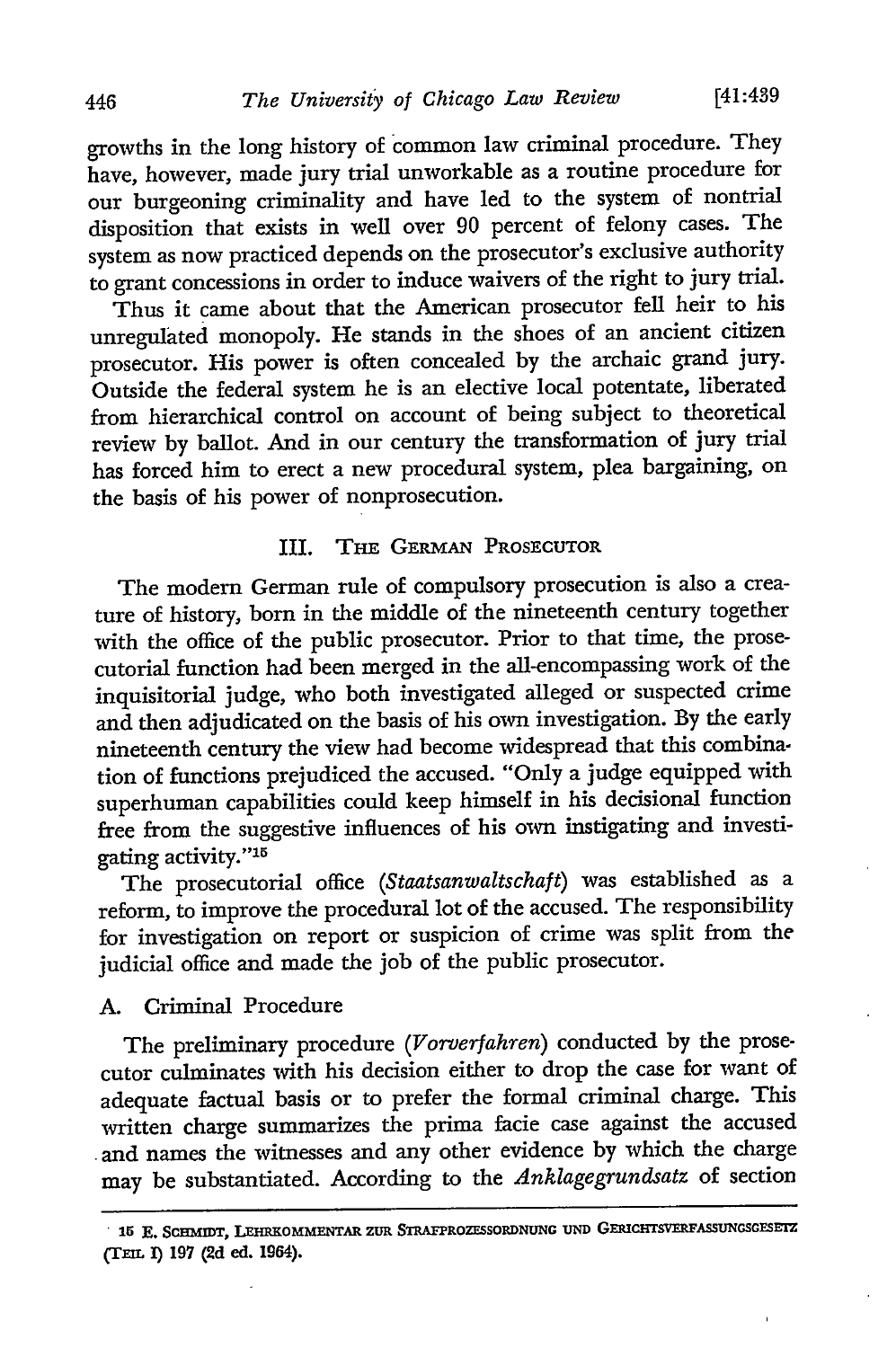151, only after the charge is filed may the court proceed to judicial investigation and adjudication.

Criminal procedure is still "inquisitorial" in the sense that the court<sup>16</sup> is itself responsible for establishing the true facts, once the prosecutor has seised it of the case by preferring the formal charge.<sup>17</sup> Although the prosecutor and defense lawyer may ask questions at the trial, the procedure is fundamentally nonadversarial. It is the presiding judge who interrogates the witnesses and the accused. The proofs offered by the prosecution and the defense do not bind the court, which may call additional witnesses. (The official file built up by the police and the prosecutor goes over to the court when the charge is preferred, giving the court a basis for arranging the sequence of witnesses at trial and ordering additional proofs.) The court is not bound by a defendant's confession; it interrogates the accusing witnesses in order to satisfy itself of the man's guilt, despite the confession. The prosecutor loses control over the case once he has preferred the formal charge. He is not free to drop the case without judicial consent. Nor is the court bound by the prosecutor's theory of the case; if the prosecutor's charge characterizes the events as burglary, the court may still convict the accused of armed robbery.'<sup>8</sup>

German courts are composed of professional judges and laymen who sit and decide together.<sup>19</sup> The Germans do not have to contend with guiding and controlling our panel of lay jurors who formulate a verdict without the participation of professional jurists and who render it without stating reasons. Consequently, the German law of evidence is relaxed; standards of admissibility are broad, and most of the common law exclusionary rules, such as the prohibition of hearsay, are unknown. The Germans have also felt no urge to devise exclusionary rules of evidence20 to deter abuse of powers by the police and the prosecutorial corps. German police and prosecutors are professionals, hierarchically organized and controlled from the state level and subject

 $\epsilon$ 

**<sup>16</sup>** For the purposes of this article, it is not necessary to distinguish among the half dozen criminal trial courts in which the number of judges varies according to the gravity of the offense. For a description of these courts, see Casper **&** Zeisel, *Lay Judges in the German Criminal Courts,* 1 **J. LEGAL** Sumrs 135, 141-43 **(1972).**

**<sup>17</sup>** Code of Criminal Procedure § 244(2); *ef. id. §* 155(2).

**<sup>18</sup>***Id. §* 155. The accused must be notified of the court's reformulation of the criminal liability, and he must be given an opportunity to respond in his defense. *Id. §* 265(1).

**<sup>19</sup>** Except the lowest court, the *Amtsgericht,* in which a single professional judge sits alone in petty matters.

**<sup>20</sup>** Except, of course, for tortured and similarly coerced confessions. Code of Criminal Procedure *§* 136a; *cf. id. §§* 250-52. *See generally* Damaska, *Evidentiary Barriers to Con. viction and Two Models of Criminal Procedure: A Comparative Study,* 121 **U. PA.** L. REV. **506** (1973).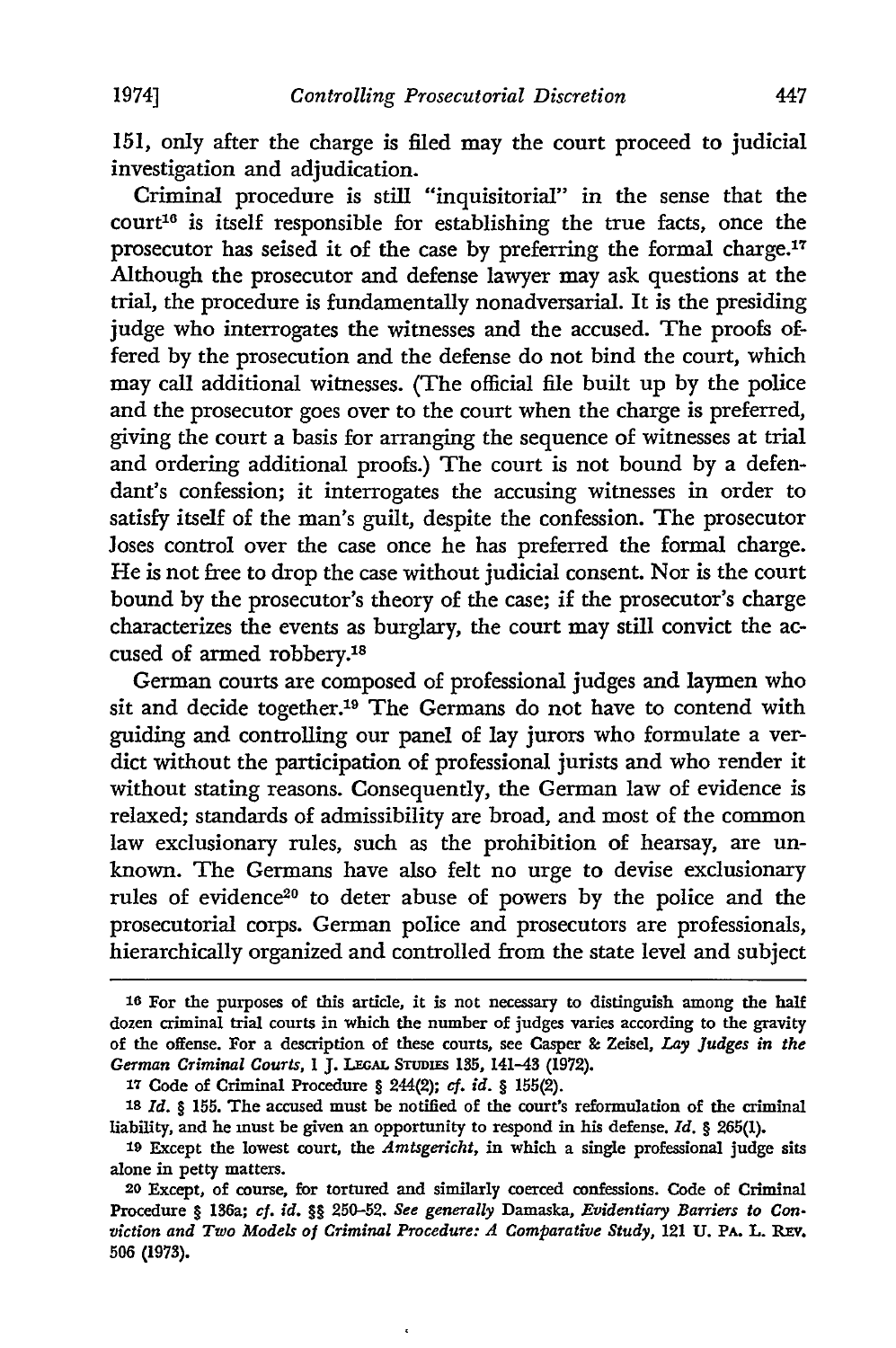to effective administrative and judicial review and discipline upon citizen complaint.

Because the law of evidence is uncomplicated and the proof-taking is largely conducted by the presiding judge, the prosecutor cuts a peripheral figure at trial. He interposes occasional questions and he makes a concluding statement to the court following the proof-taking in which he comments on the evidence and proposes a sentence should the court find the accused guilty. (Defense counsel usually does a little more questioning of witnesses at trial, but he too is customarily a relatively passive forensic performer.) In my own experience observing German trials I have never seen the legendary sleeping prosecutor, but I have seen a prosecutor reading a novel while the court conducted the proofs.

Although in his trial role the German prosecutor bears little resemblance to the forensic combatant of Anglo-American procedure, his pretrial functions are similar. He investigates (when the police have not given him a completed case) and he decides whether to prefer charges. It is this phase of his work which the *Legalitiitsprinzip* regulates by insisting that he prefer charges whenever the pretrial investigation furnishes sufficient factual basis.

## B. The Logic of Compulsory Prosecution

The rule of compulsory prosecution has been operating as long as the prosecutor himself. The prosecutor was called into existence in a unique act of creation in the middle of the nineteenth century in order to remove the work of pretrial investigation from the hands of the formerly all-powerful inquisitorial judge. Some of the best minds of a great juristic age, including Savigny, as Prussian minister of justice, participated in constructing and defining the prosecutorial office. In contrast to the unplanned parentage of the Anglo-American prosecutor, the German prosecutor was conceived with considerable forethought about his duties and powers.

German writers investigated the English pattern of private prosecution, but feared that it might invite an even greater abuse than the prosecutorial bias of the procedure they were trying to reform.21 The partisanship of a contest between private hunter and hunted seemed to them scant improvement. Their solution, therefore, was to retain and entrench the public monopoly over the criminal process, but to divide it between two main officials. The prosecutor would investigate and charge, the judge would conduct the proofs and adjudicate.

448

**<sup>21</sup> K. ELLiNG,** DiE **EiNFOHRUNG DER STANTSANWALTSCHAFr xN DEUTSCHLAND 30 ff. (1911).**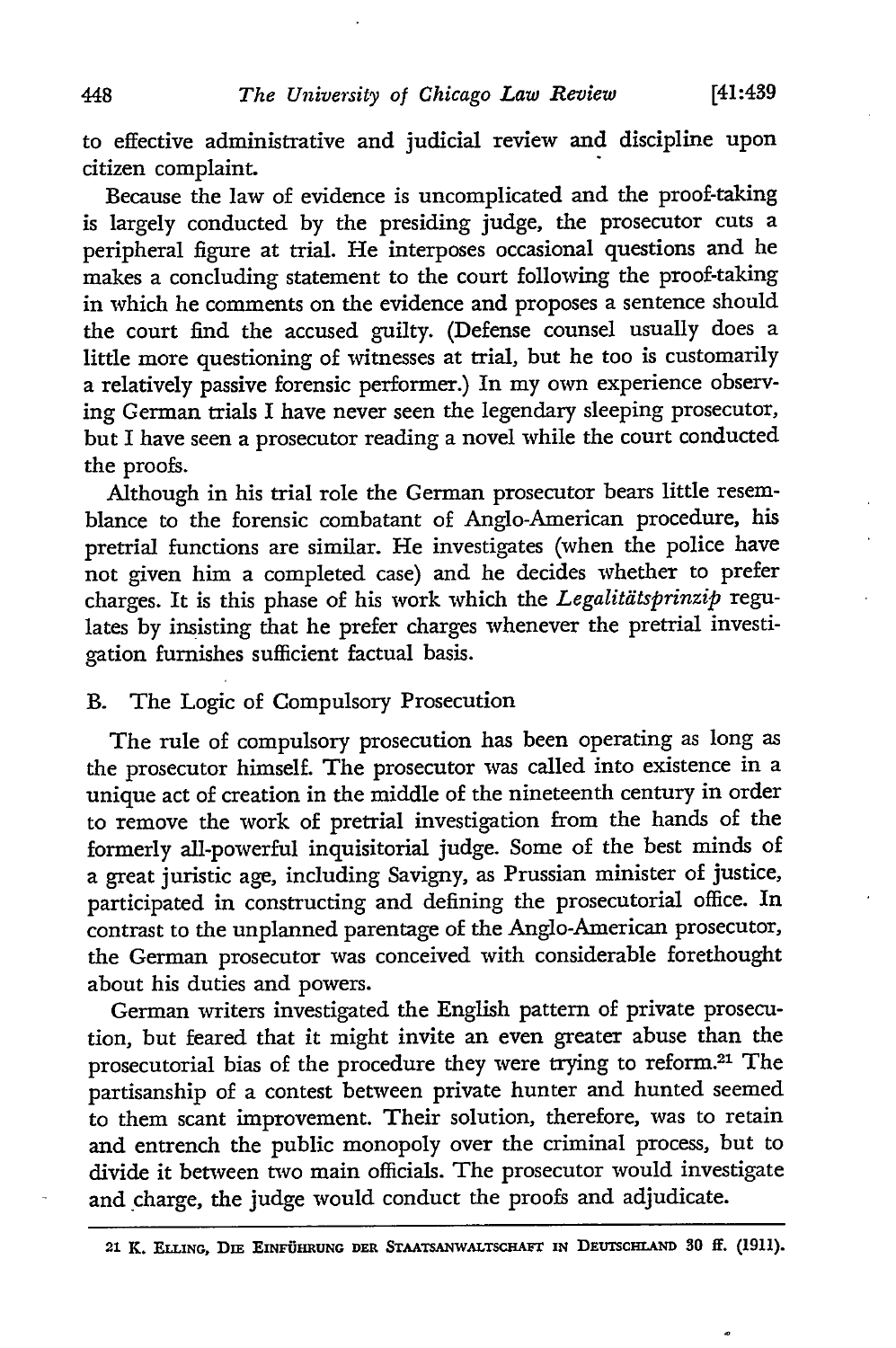The German prosecutor's office was being created to relieve the German courts of responsibility for the preliminary investigation, in order to enhance the impartiality of the courts' adjudicative work. Yet it was feared that this separation might actually worsen the position of the accused by subjecting him to the excessive zeal of a professional prosecutor. Savigny sought to prevent the prosecutor's office from acquiring such a cast by vesting it with a continuing judicial character. The prosecutor was, after all, receiving duties and powers detached from the former office of judge. To retain a judge-like impartiality for the prosecutor, the Code of Criminal Procedure has from the outset required him to gather "not only inculpating but also exculpating evidence. . . .<sup>122</sup> Further, if the prosecutor believes that the trial court has erred to the detriment of the accused, for example, by setting too severe a sentence, he may appeal to a higher court on behalf of the accused.23 Hence, in his role as leader of the pretrial investigation and in his role as public litigant to enforce the law, he is invested with the duty and the power to be impartial. In Savigny's famous phrase, the prosecutor is to be the "watchman of the law,"<sup>24</sup> as evenhanded an officer of enforcement as could be devised.

Savigny's conception of the prosecutorial office gave it a curious "double character"<sup>25</sup> as both an executive and a judicial office. The Germans were led to articulate the *Legalitiitsprinzip,* the rule of compulsory prosecution, in the course of designing this hybrid. They wanted a hierarchically organized prosecutorial corps, with a chief prosecutor for each judicial district in charge of allocating and reviewing the work of his subordinates, and himself subject to review and direction by a prosecutor general and by the state minister of justice.<sup>26</sup> This system allows an orderly meritocratic career pattern for members of the prosecutorial corps. It permits a unitary interpretation of the law to be propounded for the whole state; and, in cases in which the

**<sup>22</sup>** Code of Criminal Procedure § **160(2).**

**<sup>23</sup>** *Id.* § **296(2).**

<sup>&</sup>lt;sup>24</sup> Quoted in E. SCHMIDT, EINFÜHRUNG IN DIE GESCHICHTE DER DEUTSCHEN STRAFRECHTS-**,rFLEE 331 (3d** ed. **1965).**

**<sup>25</sup>** K. PomEts, **STRAFPRozEss 139** (2d ed. **1966).**

<sup>26</sup> GERICHTSVERFASSUNGSGESTZ §§ 143-47. Although West Germany has a unitary national code of criminal procedure, law enforcement and the administration of justice are organized at the state level. Bavaria, Hessee, and so forth each has a ministry of justice directing the prosecutorial corps, and an interior ministry responsible for the police. However, those of the police who are put at the disposal of the prosecutor for investigatorial work are **by** statute made subject to his control. *Id. §* **152.** There is a federal prosecutorial office, the *Bundesanwaltschaft,* but with very limited subject matter jurisdiction. *See* E. KERN & C. ROXIN, STRAFVERFAHRENSRECHT 41-42 (11th ed. 1972).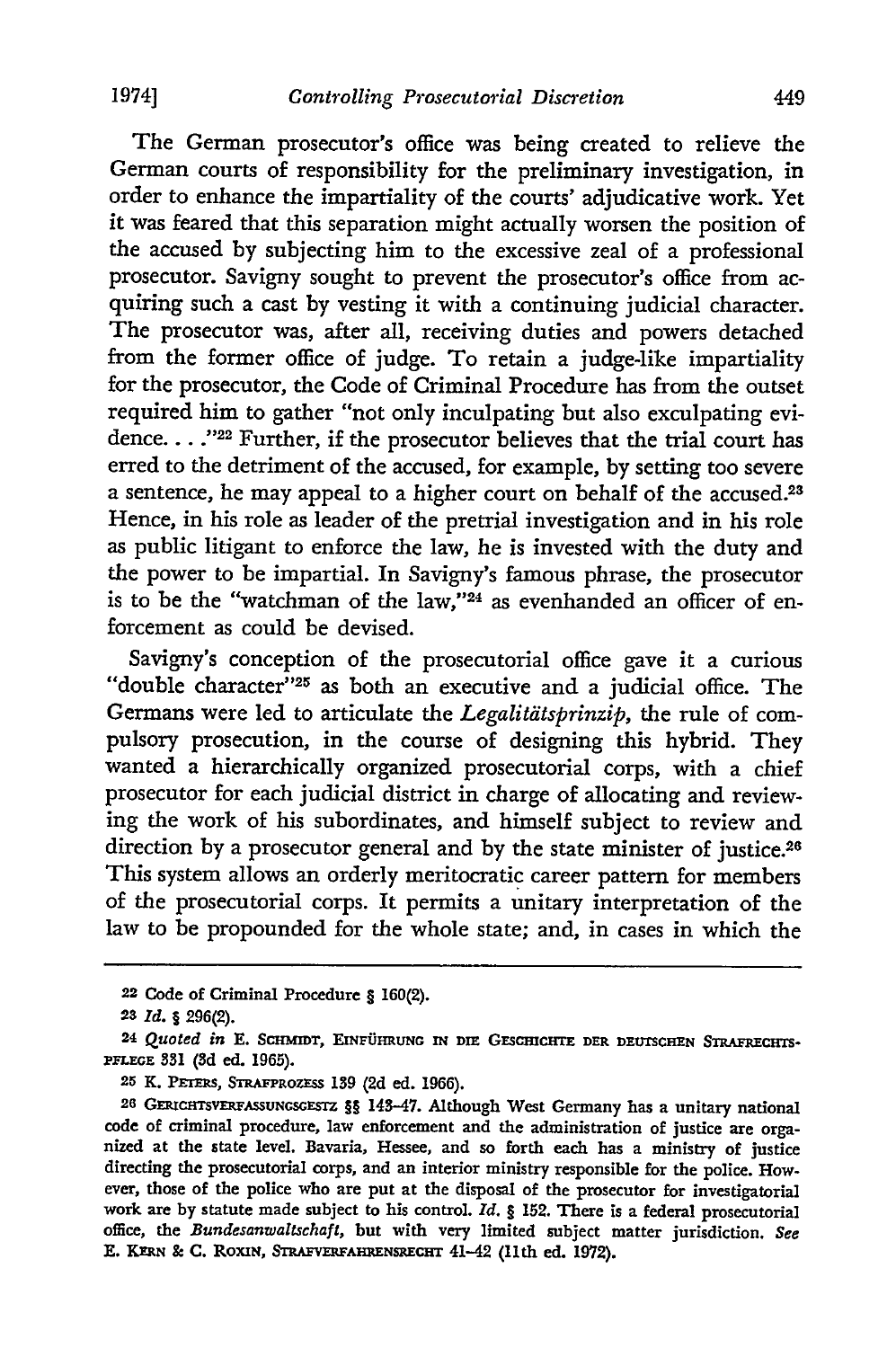Legalitätsprinzip does not apply,<sup>27</sup> it permits rulemaking to guide pro-

[41:439

secutorial discretion. A bureaucratic prosecutorial corps subordinated to the minister of justice (a political officer of the state government) could be subjected to political pressure to abuse its considerable powers of prosecution and nonprosecution. The German rule of compulsory prosecution was designed to prevent that pressure. The German prosecutor who, for example, is ordered by his minister not to prosecute in a case of political corruption must disobey the order. Section 152(2) requires him to prosecute, and failure to do so is itself criminal.28 Hence, although the rule of compulsory prosecution limits the power of the prosecutor, it is also a fundamental protection for him. It is the basis of the judicial character of his office, the source of his freedom from improper interference from above.

This two-sided nature of *Legalitiitsprinzip* is easy for Americans to overlook, because we are so accustomed to a non-hierarchical prosecutorial structure. Although our federal system does have some points of resemblance to the German organization, the state prosecutorial systems are balkanized. Elected county prosecutors are not subject to effective higher authority, and the United States Attorneys enjoy considerable autonomy. The German system, on the other hand, gives the prosecutor a real interest in seeing to it that the rule of compulsory prosecution is adhered to. For although the rule can be enforced against him, it also shields him.

To summarize: The German prosecutor's monopoly over the formal criminal process was intentionally built into his office. The rule of compulsory prosecution appeared simultaneously, both to rid the monopoly of its dangers for the citizen and to protect the prosecutor from political intervention. The dual function of the rule mirrors the dual character of the German prosecutor's office: he is obliged to perform an executive function according to judicial standards of conduct. The rule of compulsory prosecution frees him from demands for partiality from within the executive, while opening him to demands for impartiality from without.

#### IV. THE SCOPE OF COMPULSORY PROSECUTION

How can the Germans prosecute every jaywalker? They cannot and they do not. In fact, most punishable conduct falls outside the rule of compulsory prosecution and is selectively prosecuted. Nevertheless, for

**<sup>27</sup>** *See* text and notes at notes **48-58** *infra.*

**<sup>28</sup>** *See* K. PEraS, *supra* note *25,* at 142.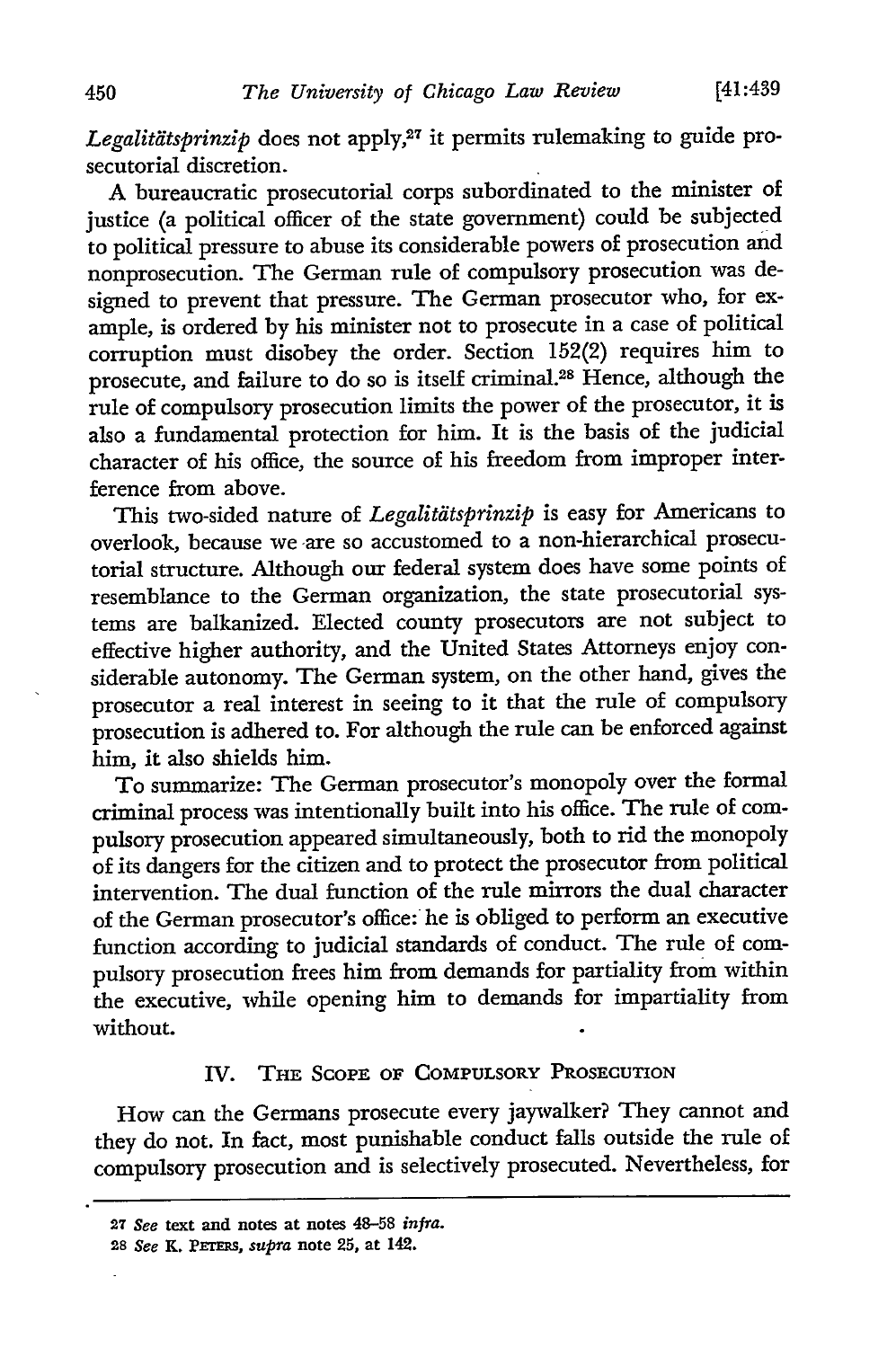serious crime the rule retains its full vigor. *Legalitiitsprinzip* has been steadily eroded in the twentieth century, but only for lesser crimes and infractions. Consequently, the rule itself needs to be understood in light of its exceptions.

#### A. Petty Infractions

Prosecutorial discretion is largely a resource question. American plea bargaining occurs because we lack sufficient prosecutorial and judicial resources to provide a full jury trial for every defendant entitled to it. The criminal process does not seem to have a high claim on resources. Critics have long pointed out that these resource limitations have been aggravated by so-called overcriminalization. The available enforcement resources have to be spread over a wide variety of proscribed conduct, which creates pressures for selective enforcement. There is hardly a serious American writer on criminal law today who does not urge decriminalization of a number of acts, typically victimless crimes whose proscription merely reflects moral indignation instead of more substantial public interests.

The decision to decriminalize prostitution or pornography, for example, means that conduct previously punishable shall no longer be. Decriminalization has, however, a second and less fashionable meaning, exemplified in German criminal justice: removal from the criminal process of conduct that nevertheless continues to be proscribed and punished. Since World War II the law has undergone a series of major revisions designed to eliminate from the criminal process almost all traffic violations and the bulk of economic and other public regulatory activity. The offenses remain, but they are conceptualized differently and subjected to different procedures.

Petty infractions were formerly called *Ubertretungen,* translatable as lesser misdemeanors. They have now been rechristened *Ordnungswidrigkeiten* (literally, violations of order; better, petty infractions), and are regulated under a separate procedural code.<sup>29</sup> The procedure for processing petty infractions has four important characteristics: (1) administrative officers, primarily the police, handle these cases without the participation of the public prosecutor or the criminal courts; (2) the process is conducted wholly in writing, and there is no trial unless the citizen elects to contest the case in the criminal court; (3) the sanctions as well as the infractions are both narrowed and relabelled to avoid criminal stigma; and (4) the rule of compulsory prosecution does not apply.

<sup>29</sup> The code is the 1968 GESETZ UBER ORDNUNGSWIDRIGKETTEN [hereinafter cited as Petty Infractions Code], which replaced the **1952** code of the same name.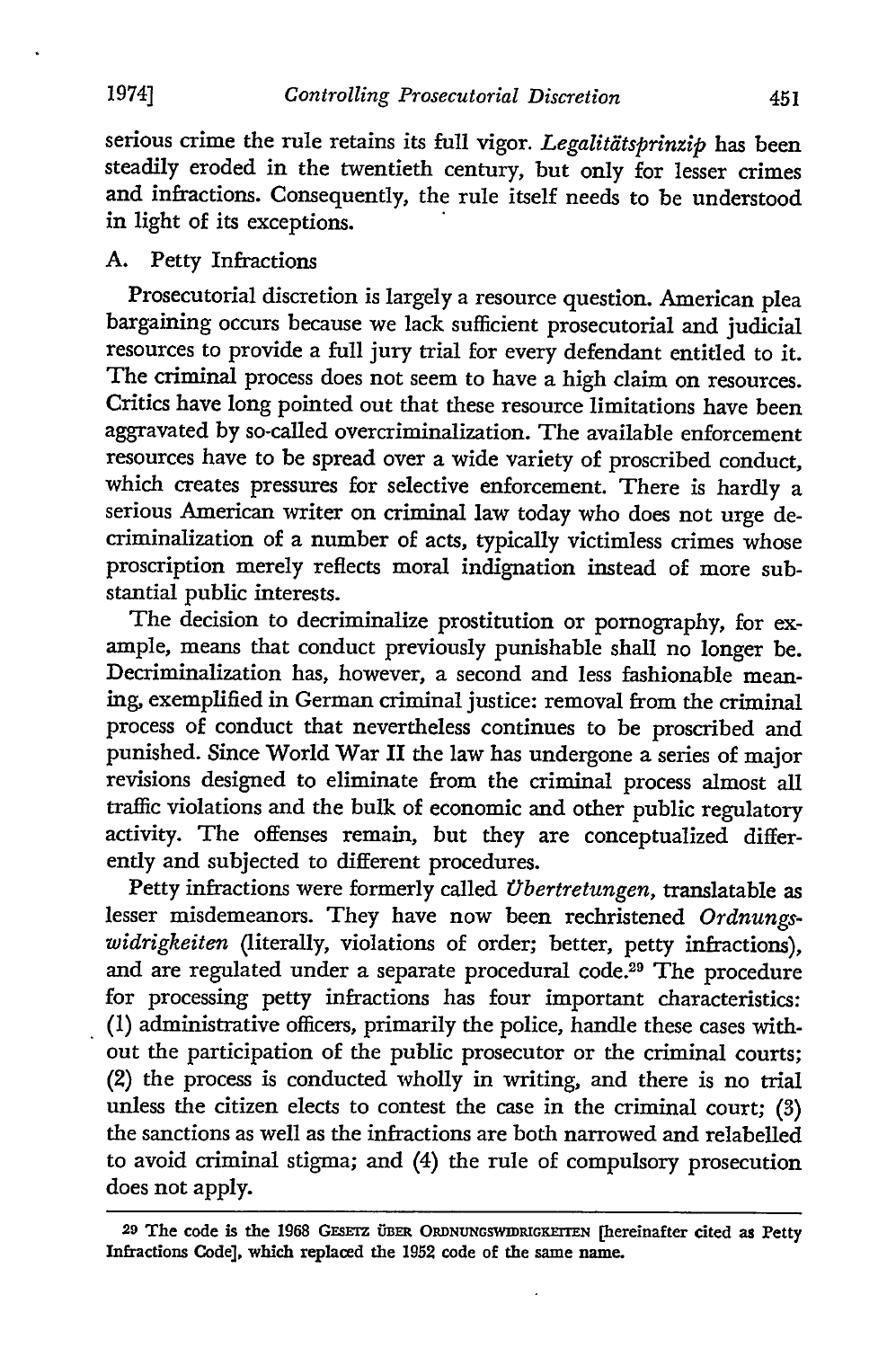The traffic police, board of public health, or other relevant enforcement agency carries out the procedure without calling on the public prosecutor. The agency conducts a preliminary investigation, which usually amounts to no more than the policeman's observation of the speeding car, but which can involve formal questioning of a suspected violator and witnesses.30 When the agency is persuaded that its investigation has established a violation, it issues a *Bussgeldbescheid,* a "penance money" decree. The decree orders the citizen to pay a certain sum, between 5 and 1,000 marks, unless a higher sum is prescribed by the substantive law being enforced.31 (In traffic cases the state ministries have worked out by rule a tariff for the various infractions and aggravating factors.) The decree instructs the citizen that it becomes final unless he files an objection with the local criminal court within one week. If he does object, the administrative agency gives the file to the public prosecutor, a trial is set, and the case is processed according to

the ordinary course, that is, under the Code of Criminal Procedure. The decision to criminalize is, therefore, made by the citizen. If he does not contest the decree he must pay up, but he will not be put through the criminal process. It needs to be emphasized that this alternative procedure is no mere labelling trick, *Etikettenschwindel.2* To be sure, there is an element of simple relabelling in insisting on calling the penalty "penance money" rather than "fine" *(Geldstrafe).* However, important consequences differ depending on whether conduct is characterized as a crime or a petty infraction. First, penance money is not reckoned as a criminal sanction for purposes of criminal record-keeping. Second, in the event of nonpayment, the penance money decree may not be enforced by means of imprisonment. If the citizen refuses to pay, the authorities proceed by "administrative execution,"33 which can be described in Anglo-American terminology as a set of summary modes of civil execution.

Finally, section 47 of the Petty Infractions Code provides: "The prosecution of petty infractions is remitted to the duty-bound discretion of the prosecuting authorities." The administrators who "prosecute" such cases are not bound by the rule of compulsory prosecution applicable to the offenses still labelled "criminal" and prosecuted by the public prosecutor.

This exclusion is thought to follow from the underlying theory of separating crimes from petty infractions. German writers have at-

**<sup>30</sup>** *Id. §* **55.**

*<sup>31</sup> Id. §* **13.** (The mark is currently worth about 40 American cents.)

**<sup>32</sup> E.** KERN & **C.** Roxxv, *supra* note *26,* at **338.**

**<sup>83</sup>**Petty Infractions Code *§* **90.**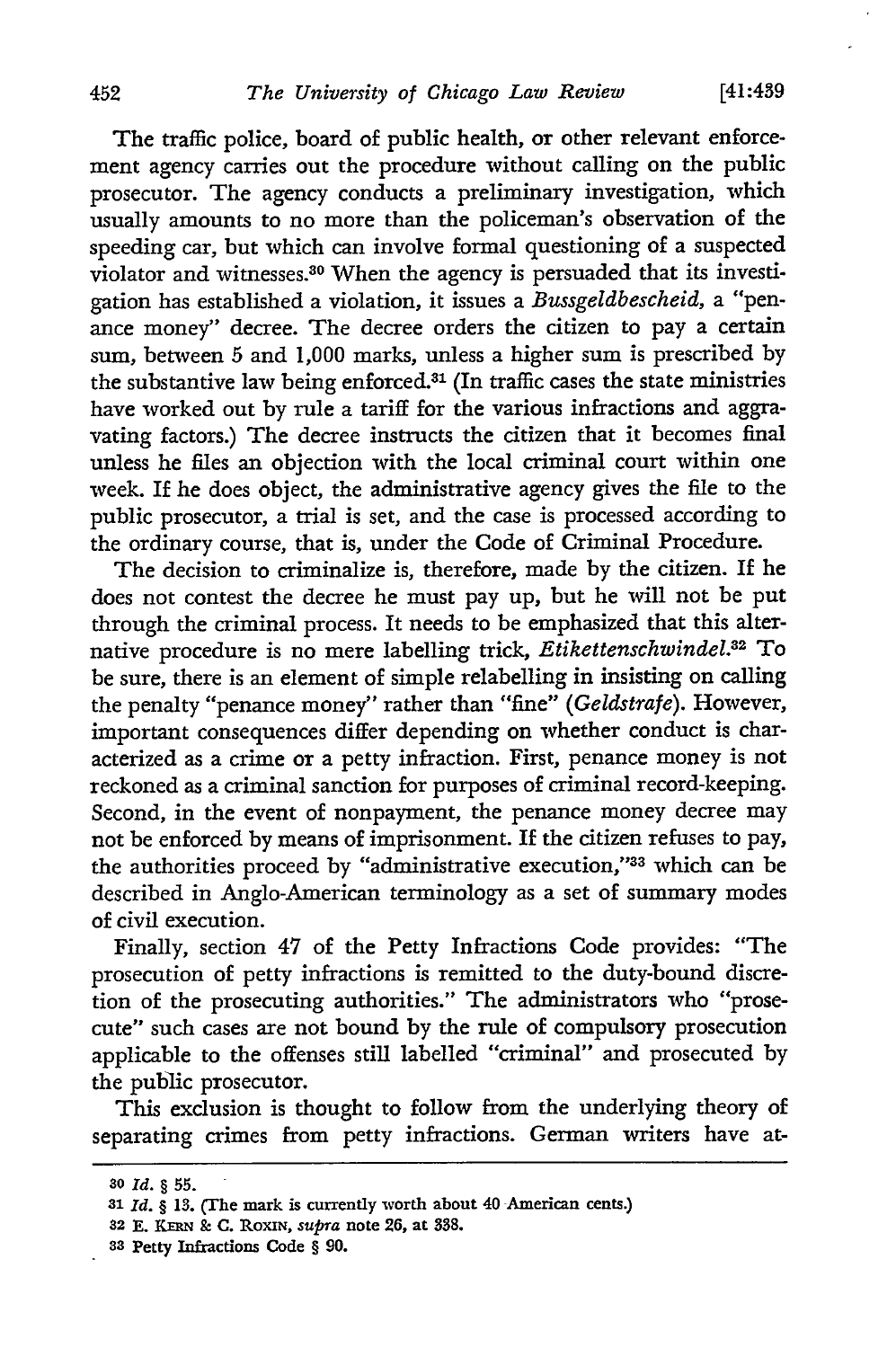tempted to find both qualitative and quantitative distinctions between the categories. In the qualitative sense, it has been argued that petty infractions are generally morally colorless, *mala prohibita.* They "have no social-ethical content or [they] may in any event be placed outside social-ethical consideration."<sup>34</sup> This notion reflects the view<sup>35</sup> that the essence of the criminal process is the moral condemnation attaching to its formal sanctions and its procedures. As government regulation has multiplied the number of petty prohibitions, it has cheapened the moral force of the criminal sanction. The *Ordnungswidrigkeit* procedure, by decriminalizing the morally neutral, enhances the distinctiveness of what is genuinely criminal. It rehabilitates the criminal sanction.

This attempt to distinguish *Ordnungswidrigkeiten* on qualitative grounds has not been universally accepted. 36 At least when the violations are intentional, offenses ranging from homicide to jaywalking in one sense can be regarded as ethically indistinguishable. **All** are proscribed for social purposes. **Any** willful violator may be said to offend substantially identical social interests. The only difference, it is argued, is quantitative.

The quantitative element is palpable: petty infractions are petty. They inflict a lesser quantum of social harm, and they are more lightly punished in all legal systems. When the penalty is minor in the absolute sense, and when it has been designed to avoid criminal stigma, the meticulous fact-finding and other safeguards of ordinary criminal procedure are excessive to the purpose. **A** short-form procedure will suffice.

The discretion of the enforcement authorities in such cases may then be subsumed under general administrative discretion. Although the authorities exercise a prosecutorial role, they are not judicial officers in the same sense that the public prosecutor is. The public prosecutor who avenges murders and robberies lacks discretion because every murder and robbery needs to be prosecuted. The community is entitled to retribution, the offender requires reformation, and maximum prosecution promotes maximum deterrence. Those imperatives are thought not to carry over to petty infractions, which are prosecuted merely when expedient, as a means of keeping order. The legislature is relatively indifferent to the details of how the administration keeps order, the precise mix of disciplinary and other steps. Highway safety is promoted not only by disciplining speeders, but by redesigning roadways.

1974]

**<sup>34</sup>**K. PLrTrs, *supra* note **25,** at **31.**

**<sup>85</sup>**Also contended in the best common law thinking. *See* **Hart,** *The Aims of the Criminal Law,* **23** LAw **& CONTEMP. PROB.** 401 (1958).

<sup>86</sup> See J. KRÜMPELMANN, DIE BAGATELLDELIKTE (1966).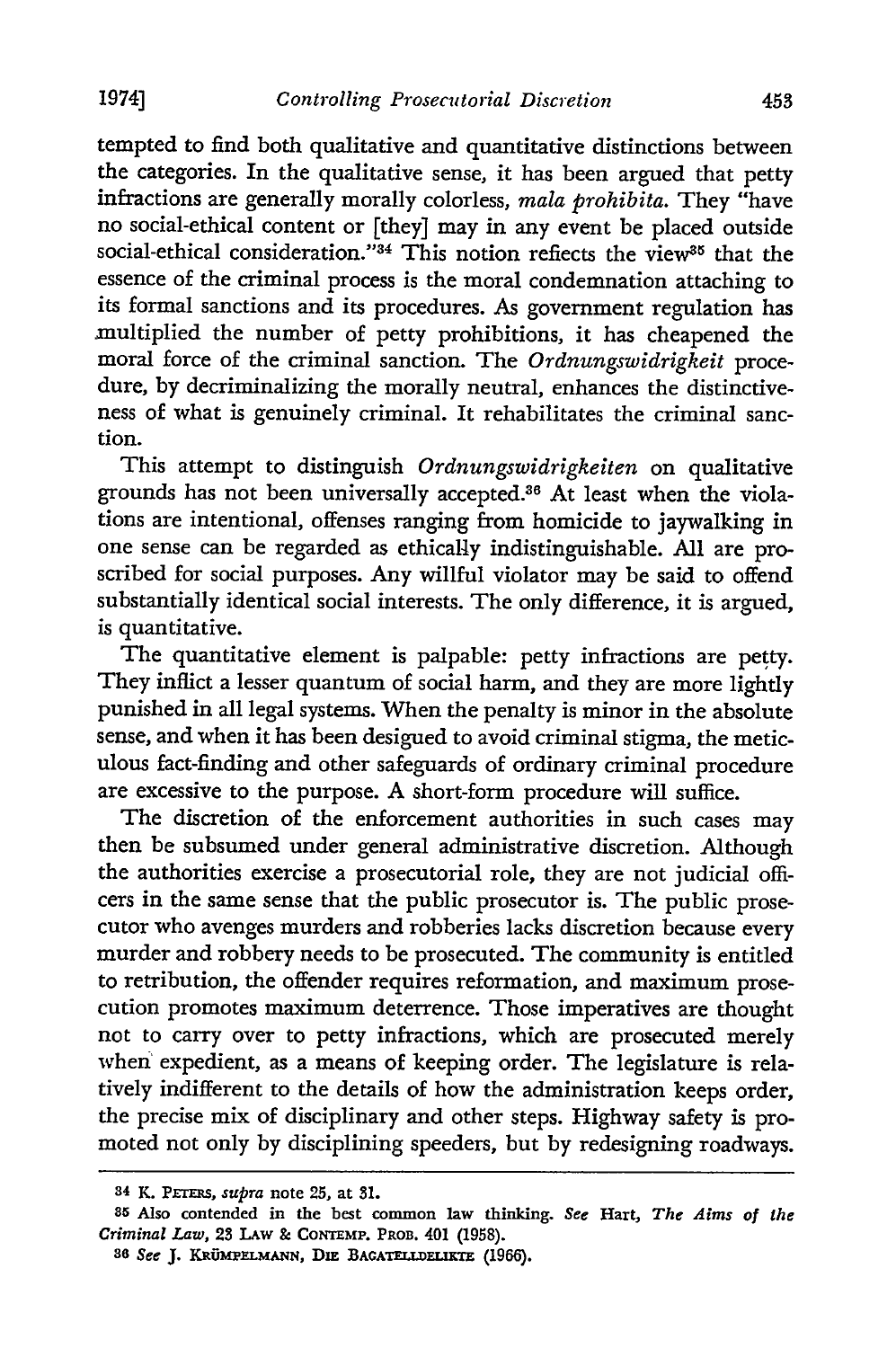The water supply is protected both by improving drainage canals and by punishing the owners of defective septic tanks.

The drawback in allowing the administrative authorities this discretion to enforce petty infractions according to their convenience is the danger that they will use the power capriciously or for improper ends. In Germany this prospect has troubled hardly anyone. The police and most other authorities are hierarchically organized from the state level. Not only are they well led and controlled, they are liable to serious departmental and judicial review for abuse of authority.

Nevertheless, there are aspects of the *Ordnungswidrigkeit* procedure that remind an American of plea bargaining. There is an inducement to the citizen not to contest the penance money decree, because if he does contest, he will be assessed costs if he loses at the subsequent trial. Yet this incentive inheres in any procedural system, civil or criminal, that both permits default judgments and charges the costs of nondefault proceedings to the loser. The crucial point in the German system is that the sanction itself-the amount of the penance money-is not systematically increased when the citizen demands a trial. It is true that the public prosecutor who then takes the case to trial is not bound by the precise sum proposed by the administrators in the rejected penance money decree. But this is because the Germans think it fundamental that the judge-like prosecutor ought never to propose a sentence to the court until he has heard all the evidence at trial. Like the court, the prosecutor must not prejudge the case. Systematically recommending a higher penalty in order to deter citizens from claiming their right to trial in petty infraction cases would be improper, and has not in fact occurred.

The inducement of a lesser penalty in exchange for waiver of defensive rights does exist, however, in the so-called warning procedure, which is a short-form version of this already short-form *Ordnungswidrigkeit* procedure. Section 56 of the Petty Infractions Code provides:

**(1)** In cases of minor *(geringfilgig)* petty infractions, the administrative authorities can issue a warning to the person involved and exact a warning payment *(Verwarnungsgeld)* from 2 to 20 Marks. They should impose such a warning [i.e., require payment] when a warning without warning payment is insufficient.

(2) The warning according to the first sentence of subparagraph **(1)** is operative only if the person agrees to it after being instructed of his right to refuse [and then pays promptly] ....

(4) When the warning... is operative, the act may no longer be prosecuted as a petty infraction.

The practical importance of this procedure is for the most minor

 $\{$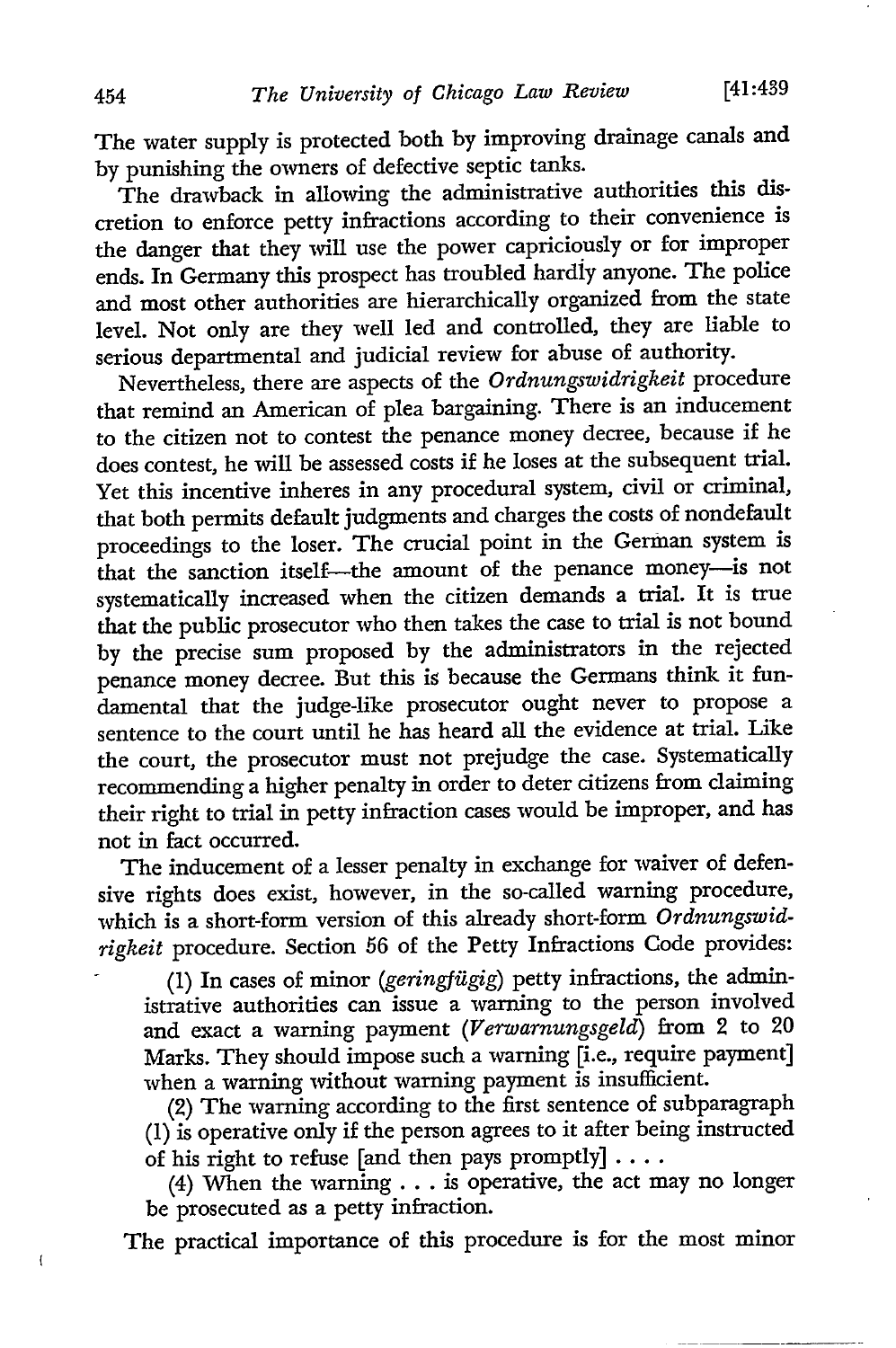traffic violations. Parking tickets and citations for lesser moving violations are generally styled as "warnings" coupled with a demand for a "warning payment." The state ministries have promulgated tariffs for warning payments, fixing the amounts by rule, a practice that the Code expressly authorizes them to undertake.<sup>37</sup> The warning payment is smaller than the penance money would be for the same infraction. The citizen is therefore invited to pay a lesser sum and have the infraction characterized by a still less opprobrious label, in exchange for conceding the liability and paying the penalty within a short time. The procedure can be oral and immediate: a traffic policeman may exact a payment on the spot (for which he must issue an official receipt). The administration is thereby spared the paperwork even of the regular petty infraction procedure.

The warning procedure does invite the citizen to waive defensive rights in exchange for a lesser penalty-it might be said that he is asked to "cop a plea." The procedure, however, applies only to the pettiest of petty infractions, cases where the penalties are insignificant and the stigma from suffering public discipline is least.

## *B. Strafbefehl:* The German Guilty Plea

For the remainder of this paper we shall be examining the ways the Germans process offenses that they do regard as "criminal." These offenses were formerly divided into three categories-Verbrechen, *Vergehen, and Ubertretungen,3* translatable for present purposes as felonies, misdemeanors, and petty misdemeanors. The last category is now being abolished; most of these offenses are being turned into petty infractions or abolished outright; a few are being upgraded into misdemeanors. By 1975 German law will recognize only two categoriesfelonies and those misdemeanors that survive decriminalization. Section 1 of the Penal Code defines a felony as any crime for which the Code stipulates a minimum sentence of one year's imprisonment. In this paper we shall be speaking as though the 1975 law were now in force, in order to avoid discussing the disappearing *Ubertretungen.*

The procedure we have discussed above that invites default or consent to pay penance money for petty infractions was created in imitation of the so-called *Strafbefehl* ("penal order") procedure of the Code of Criminal Procedure.<sup>39</sup> This too is an entirely written procedure, without trial or other appearance of the accused before a court or an

1974]

**<sup>87</sup>** Petty Infractions Code § **58.**

**<sup>88</sup>**Corresponding generally to the French *crimes, ddlits, and contraventions.*

**<sup>89</sup>** Code of Criminal Procedure §§ 407-12. For the text of a model *Strafbeflhl,* see K. MARQUARDT, STRAFPROZESS 114 (2d ed. 1970).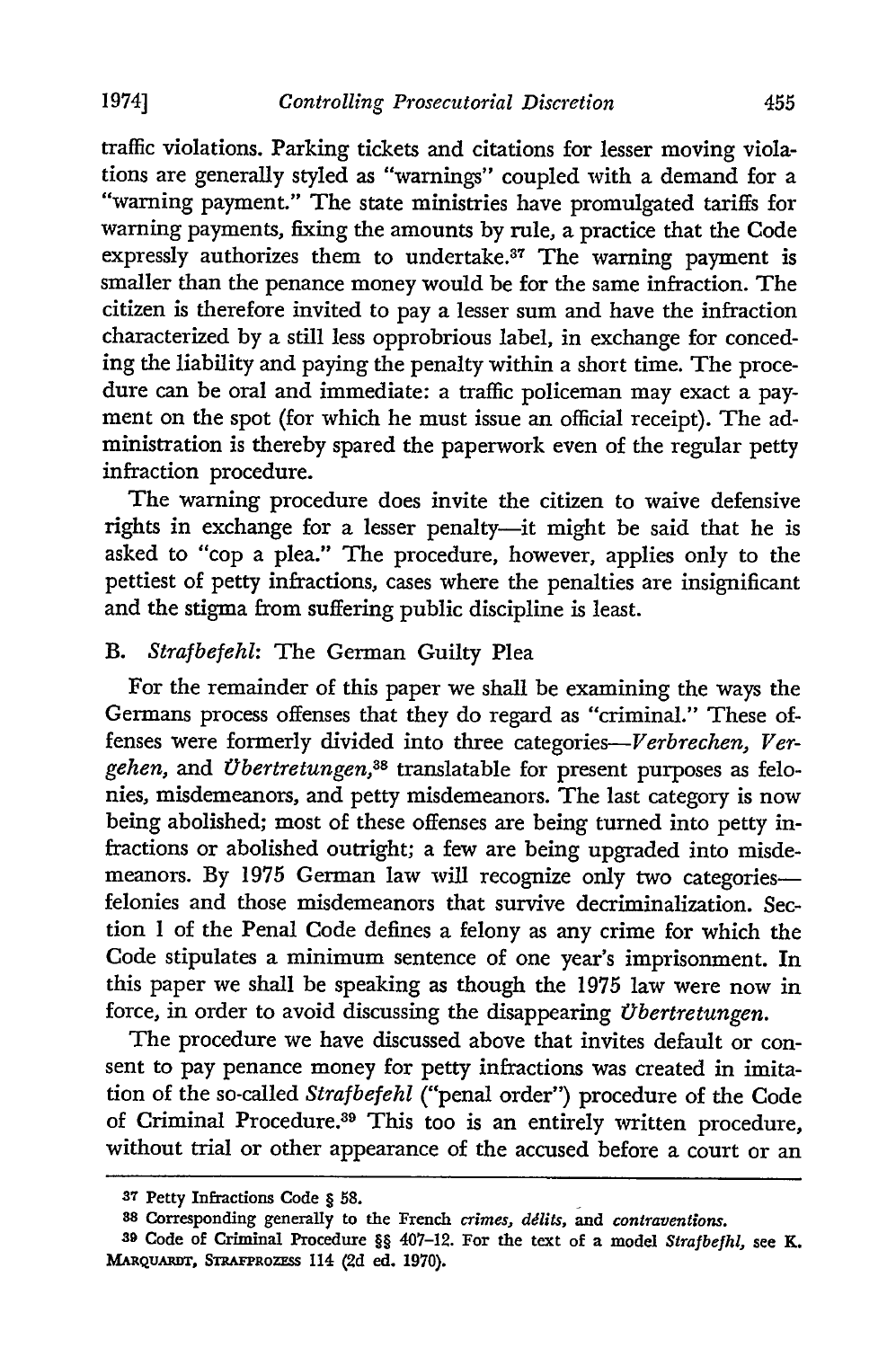[41:439

officer. It applies solely to *Vergehen,* the surviving misdemeanors. It is conducted by the public prosecutor and is a mode of prosecution. For example, in a shoplifting case, when the police transmit the file to the prosecutor, he may elect to prosecute the case through the penal order procedure, instead of moving for formal trial. He is likely to do so when the facts appear to be uncontested or uncontestable, for example, when the shoplifter was apprehended in the act and thereafter confessed to the police.

The prosecutor moves in the local criminal court for the issuance of the penal order. The prosecutor drafts the proposed order, and in theory the judge reviews the file and the order before propounding the order as his own. In practice this review is generally cursory, and the order customarily contains what the prosecutor has proposed. The order has the form of a provisional judgment issued by the court: "Unless you object by such-and-such date, you are hereby sentenced to such-and-such criminal sanction(s) on account of such-and-such conduct which offends such-and-such criminal proscription(s)." The document instructs the accused that if he makes timely objection (within one week) he is entitled to a criminal trial. If he objects, the penal order is nugatory and an ordinary criminal trial will take place as though the penal order had never been issued.

The penal order procedure is normally used when the prosecutor seeks a sanction less severe than imprisonment, typically a fine. Under present law, however, he may propose by penal order a sentence of up to three months imprisonment. This provision has been criticized on the ground that imprisonment is so serious that it should not be imposed unless the court faces the man it sentences and hears whatever he has to say.40 A statutory revision of the penal order procedure expected to come into effect in 1975 or 1976 will limit it principally to cases in which the prosecutor demands a fine or a suspension of driver's license, and will exclude imprisonment.41 Unlike the penance money of the petty infraction procedure, however, these penalties are criminal sanctions and are entered on the citizen's criminal record.

The similarity between the German penal order and the Anglo-American guilty plea is manifest: the prosecution invites the accused to waive any defenses and consent to the punishment propounded by the prosecution.<sup>42</sup> There are, however, important differences.

456

**<sup>40</sup>**K. **PErTERS,** *supra* note *25,* at 491.

<sup>41</sup>**ENTWUPR EINES EINFHRUNGSQESETZES ZUM STRAFGESErUCH** (April **1972)** [hereinafter **EGSTGB]** Code of Criminal Procedure] § 407.

<sup>42</sup>See Jescheck, *supra* note **8, at 515-16.** The analogy to the distinctively American nolo contendere plea is even more apt. The prosecutor induces the waiver of jury trial **by** permitting the defendant to concede criminal liability under a less opprobrious label.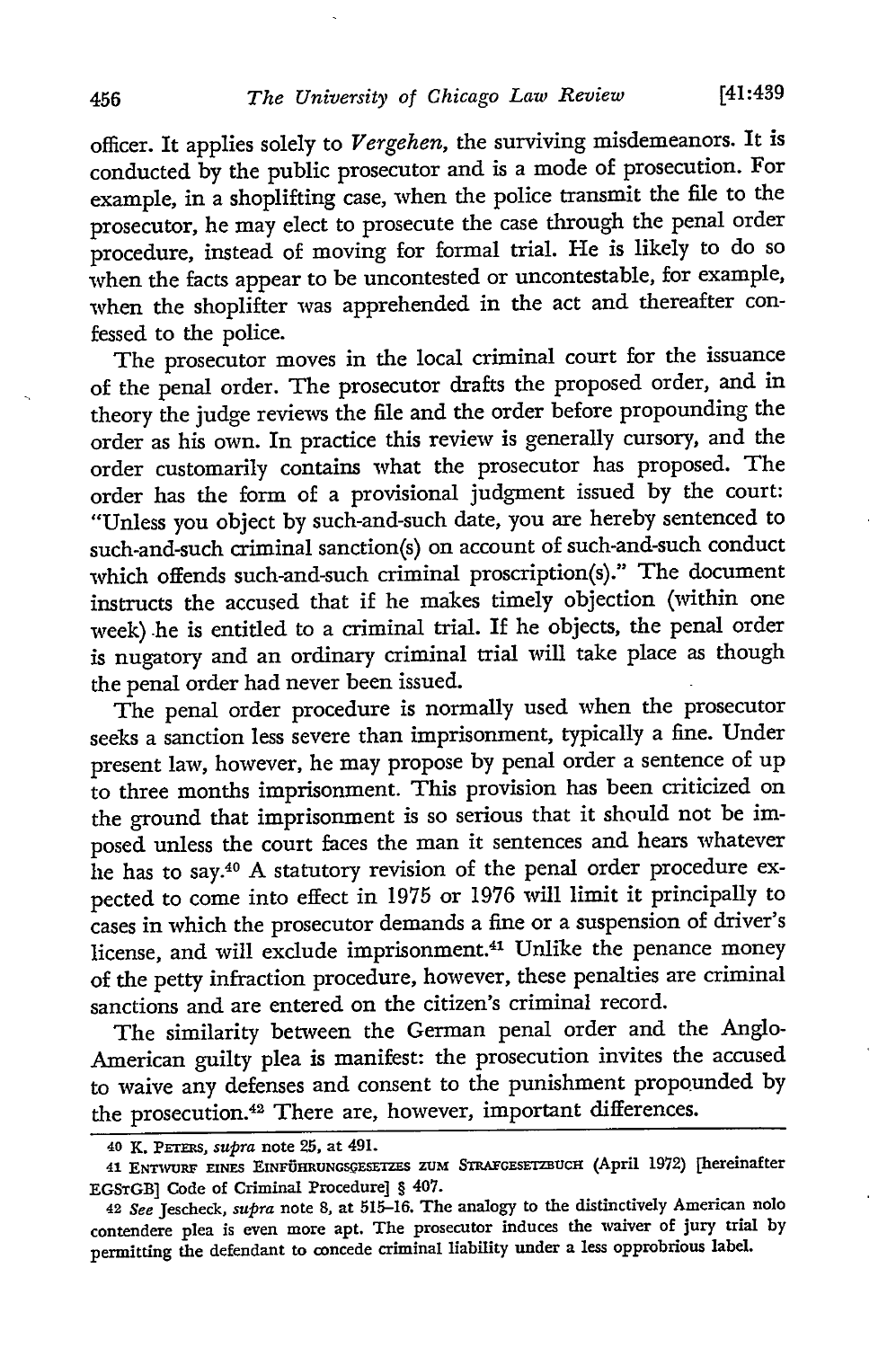First, the penal order procedure applies only to misdemeanors, and even there only when relatively light sanction are proposed. The really troubling arena of the American guilty plea is the plea bargaining in felony cases, where the accused barters his right to jury trial for a lighter sanction. Because our right to jury trial does not extend to petty crimes,<sup>43</sup> plea bargaining in those cases is scant-the accused has no chips. The real parallel to the German penal order procedure is the short-form American citation practice for traffic offenses: "Pay this fine or appear in court" (variant: "Post bond and forfeit it for default on nonappearance").

Second, the German penal order might be said to invite a plea, but not a bargain. The prosecutor evaluates the case, persuades himself of the accused's guilt, and recommends a sentence. The judge passes upon the recommendation and issues the provisional judgment. The accused is not represented and does not participate in this process. He is offered the sentence on take-it-or-leave-it terms. The procedure lacks the horsetrading quality of American plea bargaining (which so offends German notions of how criminal sanctions ought to be determined).<sup>44</sup>

Third and most important, the penal order does not offer a lesser sanction in exchange for the guilty plea. The accused who objects to the order, demands trial, and loses is not likely to receive a stiffer sentence. Technically, a stiffer sentence could follow because the provisional sentence in the penal order does not estop the prosecutor from urging, or the court from imposing a higher sentence.45 It is a fundamental rule of German criminal procedure46 that the prosecutor may not formulate his demand for sentence until he has heard all the evidence. It is open to the prosecutor to take the position that the case appears more serious after trial than when he proposed the rejected penal order, and accordingly urge a higher sentence. He would, however, have to substantiate that view in order to persuade the court. In practice an increase in the recommended penalty does not seem to happen with any regularity. Hence, what the accused primarily risks in rejecting the penal order is not a greater sentence, but court costs and the notoriety of public trial. Such inducements to waive defenses,

1974]

**<sup>43</sup>** Baldwin v. New York, 899 **U.S.** 66 (1970).

**<sup>44</sup>** Plea bargaining is all but incomprehensible to the Germans, whose ordinary dispositive procedure is workable without such evasions. In the German press the judicial procedure surrounding the resignation of Vice President Agnew was viewed with the sort of wonder normally inspired by reports of the customs of primitive tribes. "The resignation occurred as part of a 'cow-trade,' as it can only in the United States be imagined." Badische Zeitung, Oct. 12, 1973, at 8, col. 2.

<sup>45</sup> Code of Criminal Procedure § 411(8).

**<sup>46</sup>** Already noted with regard to the petty infraction procedure. See text at **p.** *454 supra.*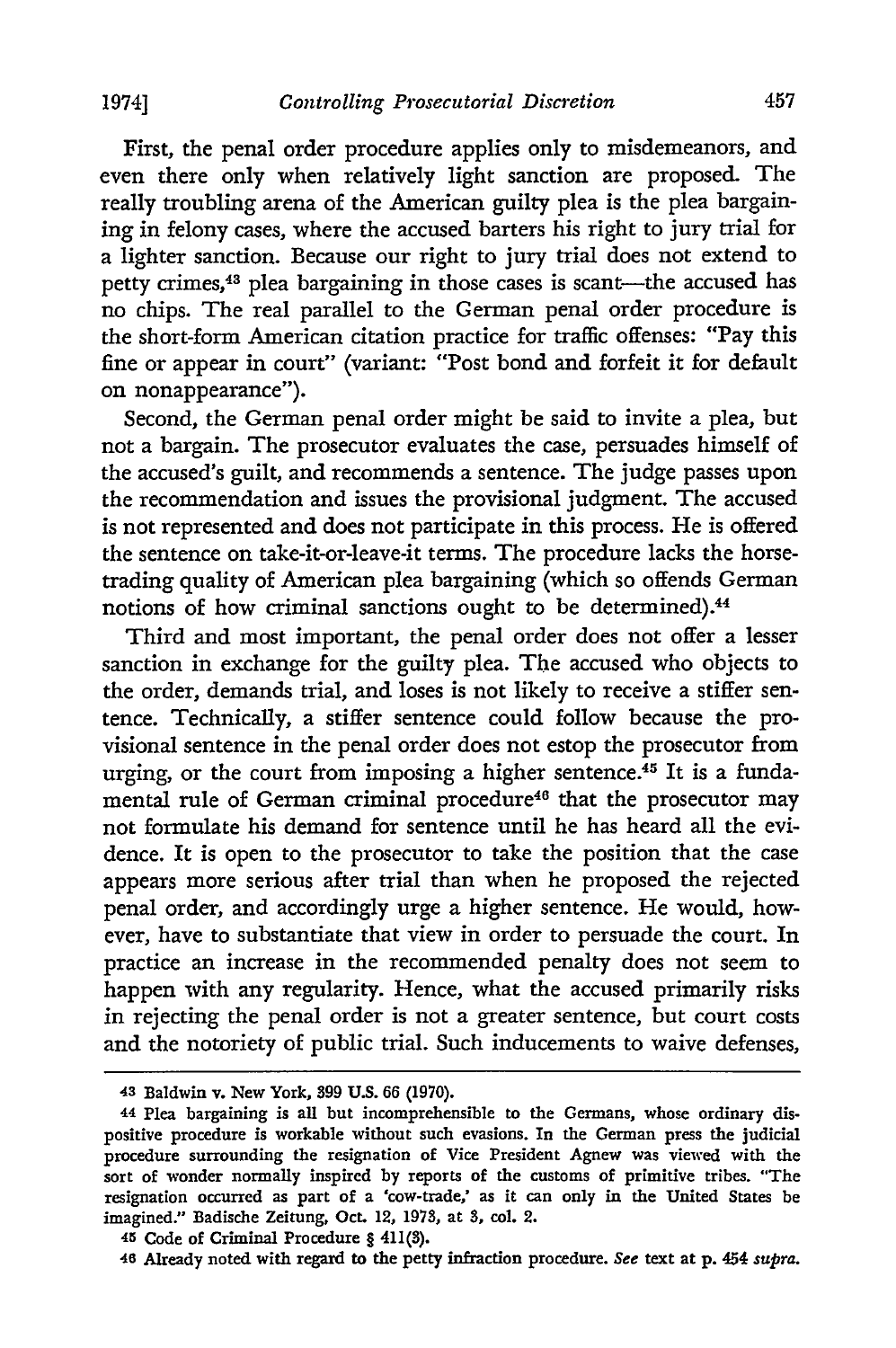[41:439

while not inconsiderable, are not comparable to the lesser sentence that the American prosecutor offers in his plea bargaining.

We need to emphasize that the penal order procedure is fully consistent with the rule of compulsory prosecution. The procedure is simply a mode of prosecution. It spares everyone the inconvenience of a trial for open-and-shut cases. An enormous proportion of German criminal prosecutions take place in the penal order format.<sup>47</sup> For the same reasons that most Americans do not care to go to court to contest speeding tickets, most Germans caught shoplifting do not want to go to court to contest that either.

## C. *Opportunitiitsprinzip:* Explicit Prosecutorial Discretion

The German rule of compulsory prosecution, section 152(2) of the Code of Criminal Procedure, is sharply limited by the counterprinciple, discretionary nonprosecution, set forth in sections 153-154. The counterprinciple is known as *Opportunitdtsprinzip,* the principle of expediency or advisability. Save for a few exceptions of no quantitative significance, 48 the scheme of discretionary prosecution applies only to misdemeanors. It has steadily expanded during this century. The basic provision is section **153** of the Code of Criminal Procedure, set out here in the slightly revised version expected to come into force in 1975 or 1976. In a case of misdemeanor

the public prosecutor may refrain from prosecuting with the con-

J. COMP. L. 627 (1969).<br>
(2) The prosecutor may decline (with judicial approval) to prosecute at all in cer-<br>
tain cases in which the court could, on account of the strength of mitigating factors<br>
impose no penalty whateve

Criminal Procedure § 153a; renumbered in ÉGSTGB as § 153b.<br>(3) When an offender has committed a series of offenses, the prosecutor need not<br>prosecute the minor ones. Code of Criminal Procedure § 154. For example, property damage incident to a bank robbery need not be prosecuted, but the robbery itself must be.

(4) When an offender is blackmailed because of a past crime and reports the black-**mail,** the prosecutor is authorized to decline to prosecute him for his crime. Code of Criminal Procedure § 154c.

The justifications for discretion in these few situations are obvious: Case **1** arises out of international political necessity. Cases 2 and **3** conserve prosecutorial resources from manifest waste. Case 4 permits the prosecutor to excuse the small fry in order to induce him to turn in a more serious offender.

**<sup>47</sup>** Earlier statistics suggest figures as high as **70** percent. *See, e.g.,* Jescheck, *supra* note 8, at 516. See also J. HERRMANN, DIE REFORM DER DEUTSCHEN HAUPTVERHANDLUNG **NACH DESS VORBILD DES ANGLO-AMERIKANISCHEN STRAFVERFAHRENS** 164 n.77 **(1971).** These figures include traffic offenses that are now being decriminalized as *Ordnungswidrigkeiten;* hence the present proportion of offenses handled by penal order is probably lower. (I owe this point to Professor Mirjan Damaska, University of Pennsylvania Law School.)

**<sup>48</sup> A** few discretionary provisions do extend to felonies: **(1)** Cases of treason, espionage and the like are exempt from the rules of compulsory prosecution, mainly to allow spy-swapping and other political settlements. Code of Criminal Procedure §§ **153b,** 153c, **153d,** 154b; renumbered in **EGSTGB** as §§ 153c, **153d,** 153e, **154b.** *See* Schram, *The Obligation to Prosecute in West Germany,* **17** Am.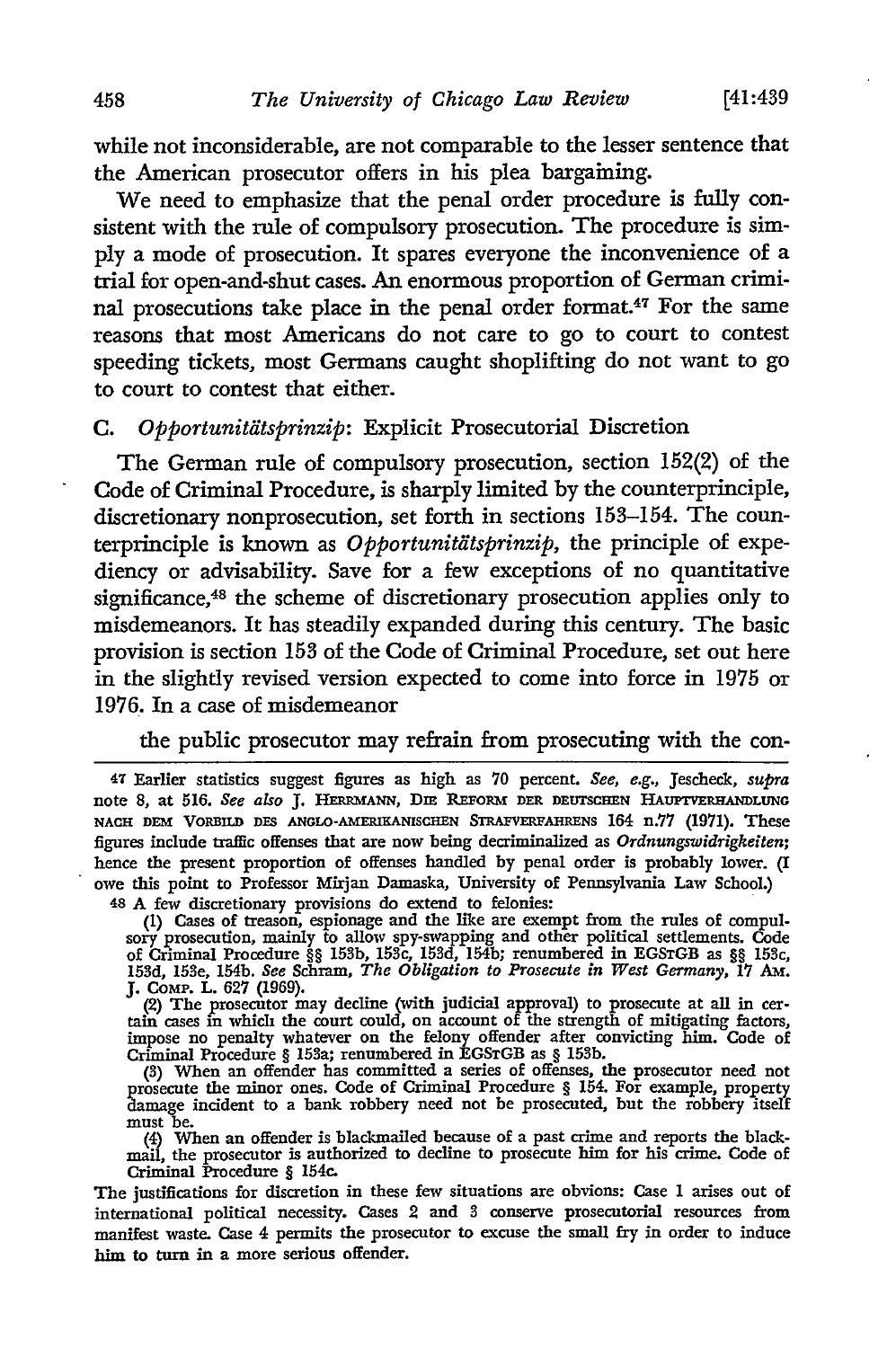sent of the court competent [to try the case], if the guilt of the actor would be regarded as minor *(gering),* and there is no public interest in prosecuting.<sup>49</sup>

The legislature thus authorizes nonprosecution, but subject to express standards. The prosecutor may decline to prosecute only when he is persuaded that the suspect's guilt is minor and the public interest would not be served by prosecuting. His determination requires judicial approval. Although theoretically the court can prevent the prosecutor from contravening conventional standards of interpretation of minor guilt and absence of public interest, in practice judicial approval is a mere formality. The court has no better information than the prosecutor (the official police and prosecutor's file).

In the literature this system of discretionary nonprosecution of misdemeanors is regarded as arising out of the same policies that led to decriminalization and discretionary nonprosecution of petty infractions. If the rule of compulsory prosecution were strictly applied, the growth of new categories of minor crime in the statutes and the increase of reported crimes of all types would submerge the prosecution of serious crime in a sea of less important cases. 50 In effect, section 153 provides criteria of selection in a situation where the resources to prosecute every crime are not at hand. The system: prosecute virtually every felony, and prosecute the more important misdemeanors according to the standards of gravity in section 153.

Through their rule-making authority, the ministries of justice of all the German states have propounded a code of Uniform Rules of Criminal Procedure.<sup>51</sup> Rule 83 attempts some further particularization of the standards of section 153. For example, to evaluate the degree of guilt of an offender, the prosecutor should compare the particular offense with other cases of the same crime in order to see whether the conduct ranks among the less serious of the genre. In addition, the public interest requires prosecution for frequently committed offenses, which show a stronger need for deterrence [shoplifting, for example]; nonprosecution of some such offenders, says the regulation, would appear to be arbitrary. Further, if the offender has been previously warned or punished for similar conduct, there is a public interest that he now be prosecuted.<sup>52</sup>

**<sup>49</sup> EGSTGB:** Code of Criminal Procedure § **153.**

*<sup>50</sup>See* **E. ScHMIDT,** *supra* note *15,* at 219-21.

*<sup>51</sup> Richtlinien flr das Strafverfahren* (1970) [hereinafter, Uniform Rules of Criminal Procedure]. For text see T. **KLEINKNECHT,** STRAPROZESSORDUNG **1525 ff.** (31st. ed. 1974).

**<sup>52</sup>** The operation in daily prosecutorial practice of section **153** and its regulatory gloss has been described for English speaking readers in Herrmann, *The Rule of Compulsory*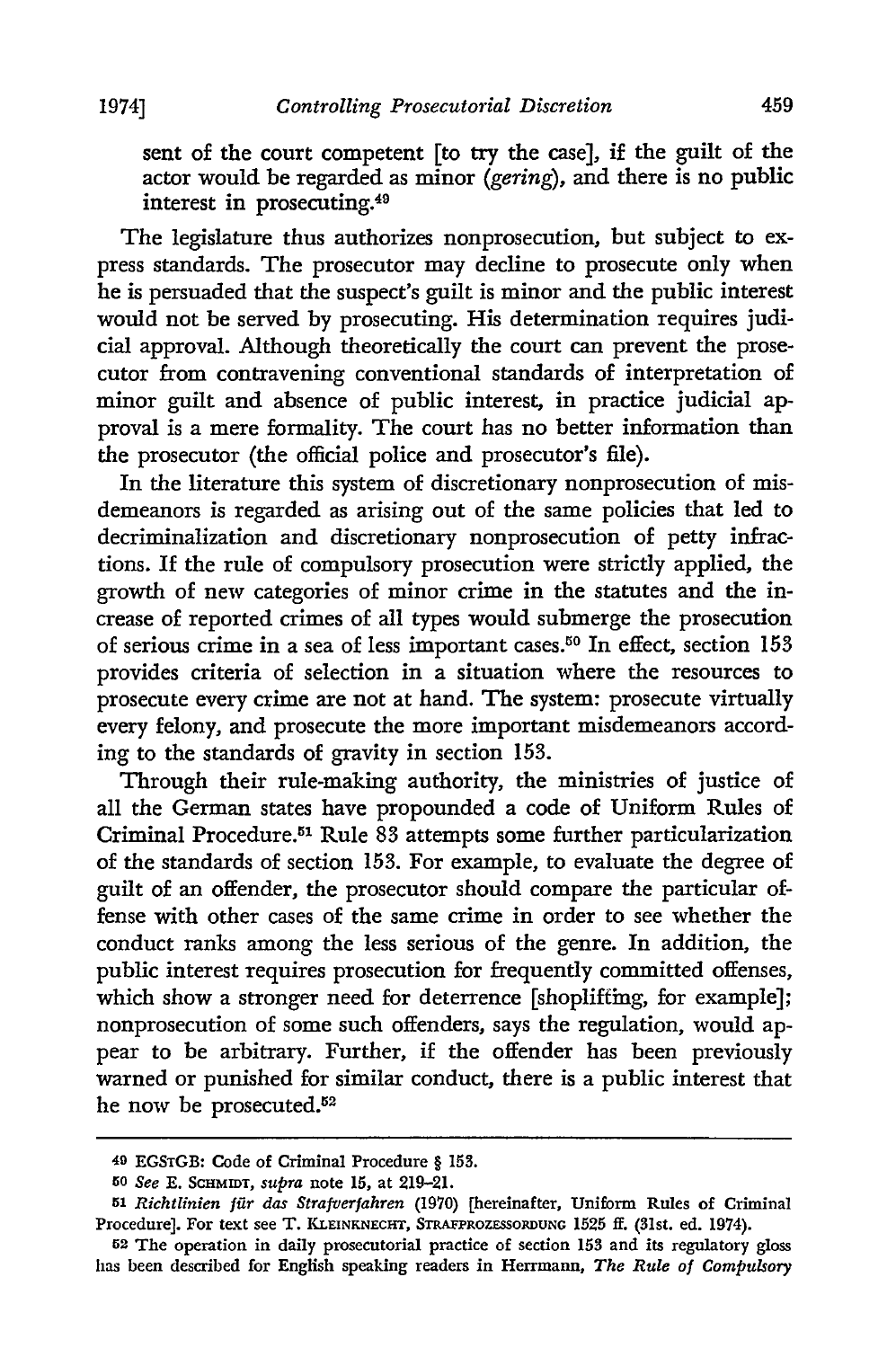[41:439

By far the most controversial of the ministerially approved standards for nonprosecution under section  $153$  has been a provision<sup>53</sup> authorizing prosecutors to treat the offender's conduct after the offense as relevant to the degree of his guilt, for example, when the offender restores property, compensates the victim, or volunteers to make a payment to a charitable organization in atonement for his conduct. Such conditional nonprosecution has been criticized in Germany,<sup>54</sup> because it does constitute a form of plea bargaining, and without any statutory basis. The offender or his lawyer haggles with the prosecutor, offering to waive judicial proceedings and accept a lesser "sanction" in exchange for lighter treatment (nonprosecution). Nevertheless, the revision statute expected to come into force in **1975** or 1976 expressly legitimates the use of such conditions, ostensibly to provide a basis for nonprosecution under the standards of section **153** (minor guilt, absence of public interest).<sup>55</sup> Professor Herrmann's study concludes that the scheme of conditional nonprosecution has until now been used mostly, although not exclusively, for traffic and other relatively trivial misdemeanors.<sup>56</sup> The revision legislation, however, does not limit the types of misdemeanor that may be handled in this way.

It is easy to see why this procedure appeals to both prosecutor and offender. As with the penal order mode of prosecution for misdemeanor, this mode of nonprosecution saves the prosecutor's and the court's time. The case does not go to trial. The offender saves the time and costs of trial. Much more important to him, he is spared the stigma of criminal conviction when he is allowed to settle the case by paying off the victim or making a charitable contribution. Similar arrangements have developed in American practice,<sup>57</sup> but without any articulated doctrinal standards like the minor guilt and lack-of-public-interest criteria of section 153.

The parallel between the short-form penal order prosecution and the conditional nonprosecution is worth stressing. Both are limited to misdemeanors--crimes of lesser social importance. Both reduce drastically the prosecutorial resources that must be devoted to such cases. These practices, by lightening the load of the prosecutor in cases of

Prosecution and the Scope of Prosecutorial Discretion in Germany, 41 U. CHI. L. REV. **468** (1974).

**<sup>53</sup> Uniform Rule** of **Criminal** Procedure **83.**

<sup>54</sup> See 1 LÖWE-ROSENBERG, DIE STRAFPROZESSORDNUNG UND DAS GERICHTSVERFASSUNGS-**GFsE~z: GROSSKOMMENTAR** § **153** Ann. **17** (22d ed. 1971); Schmidhiiuser, *Freikaufverfahren mit Strafcharakter im Strafprozess?,* 28 **JURISTENZEITUNG 529 (1973).**

**<sup>55</sup> EGSTGB:** Code **of** Criminal **Procedure** § 153a.

**<sup>56</sup>Herrmann,** *supra* note **52, at 489-93.**

*<sup>5</sup>T See* F. ML \_.ta, **PROSECUTION: THE DECISION TO CHARGE A SUSPECT WITH A CRImE 260-80 (1969).**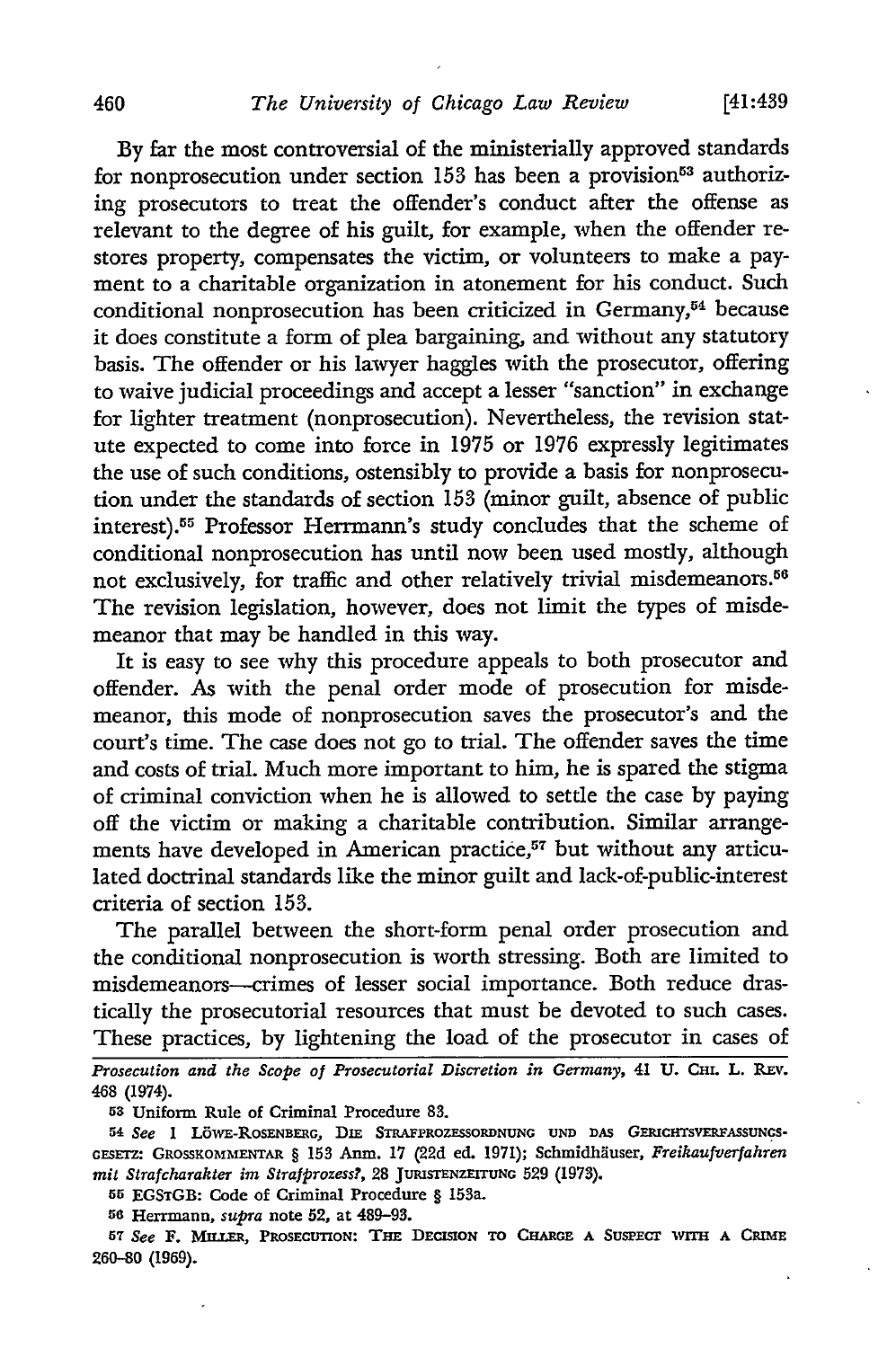lesser crime, bring it about that the rule of compulsory prosecution in cases of serious crime is not frustrated for want of resources.

Finally, it should be mentioned that the ministries of justice have been able to regulate section 153 by rule precisely because section 153 is the counterprinciple to the rule of compulsory prosecution, the rule which protects the prosecutors from ministerial interference. Where that rule does not apply, the ministries can bind the prosecutorial corps to the ministerial interpretation.<sup>58</sup> On the other hand, the significance of the ministries' rules ought not to be exaggerated. They are few and dense, and have added little to the two concepts of the statute itselfminor guilt and lack of public interest. Perhaps the relativity of both concepts makes either inherently difficult to particularize further by rule.

## V. ENFORCING **THE RULE** OF COMPULSORY **PROSECUTION**

The public prosecutor is duty-bound to prosecute virtually all felonies and all misdemeanors that he cannot excuse under section **153** for minor guilt and lack of public interest. But what if he refuses to do his duty? What if, owing to corruption or to excess of compassion or to error, a member of the prosecutorial corps neglects to prosecute in a case in which the law demands it? And what if the case escapes the notice of his superiors in the normal course of intra-office review and discussion of cases, either through his deviousness or because it does not sufficiently stand out from the routine?

It is the prosecutorial monopoly that makes this such an extremely important question, because other officers or private citizens cannot come forward to take up the neglected prosecution. There are two ways to prevent the abuse of a monopoly-break it or regulate it. The prosecutor's monopoly would be broken if citizen prosecution were allowed as in England or France. But German law, we have seen, insists on the public monopoly of the criminal process for all but a handful of cases about to be discussed. The main German approach, therefore, has been to regulate the prosecutor's monopoly **by** giving citizens the right to departmental and judicial review of decisions not to prosecute.

**A.** Citizen Prosecution

For a narrow class of misdemeanors, mostly designed to protect private dignitary and property interests, German law does allow private prosecution. Section 374 of the Code of Criminal Procedure lists eight such misdemeanors: trespass to domestic premises, insult, inflicting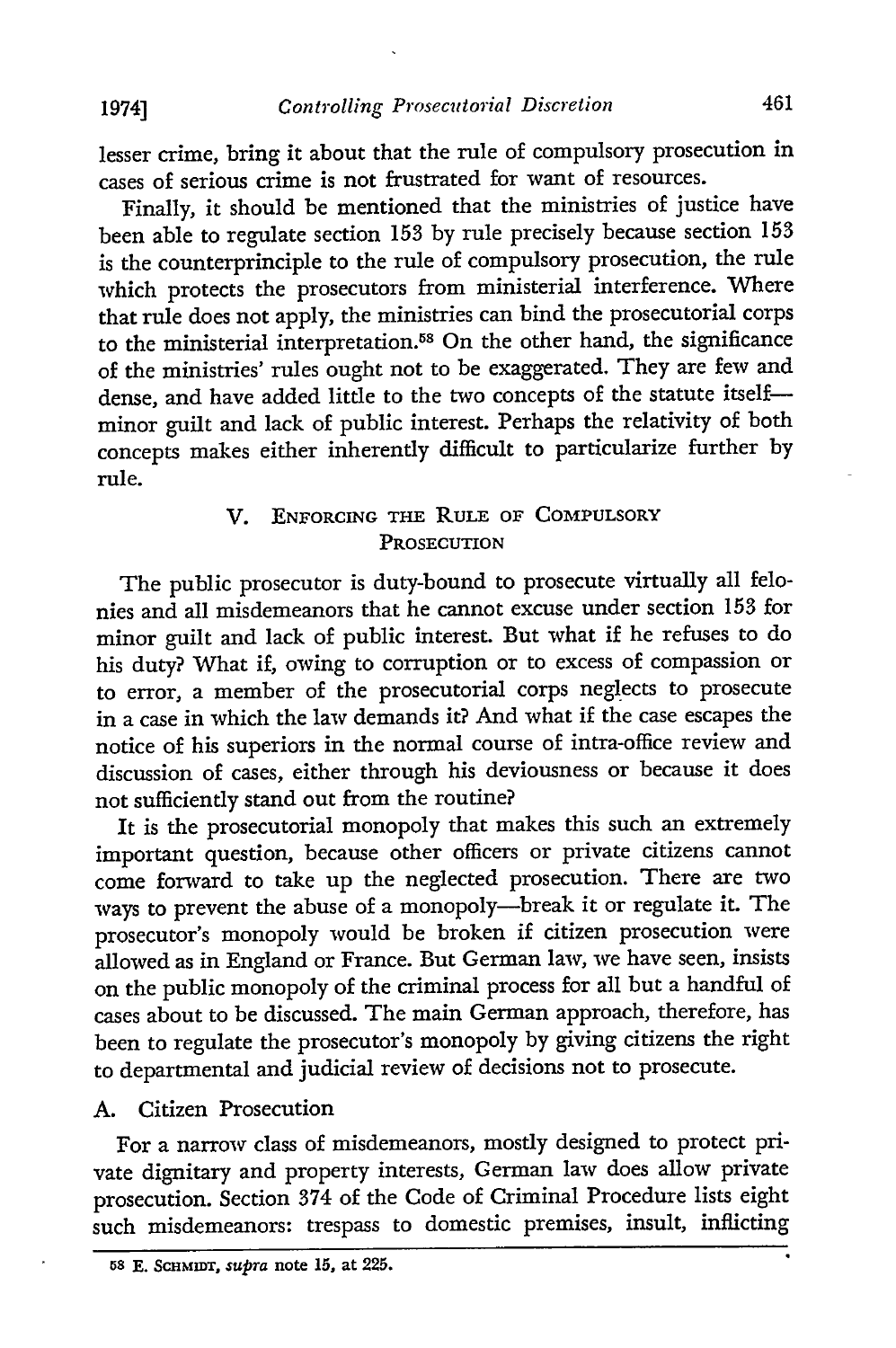minor bodily injury, threatening to commit a crime upon another, unauthorized opening of a sealed letter or document, infficting property damage, patent and copyright violation, and crimes proscribed by the

unfair competition statute. If the prosecutor exercises his discretion under section **153** to refuse to prosecute one of these misdemeanors, the victim may still prosecute. Citizen prosecution is not conditioned upon the public prosecutor's refusal to act,<sup>59</sup> as it is in France. The citizen may prosecute without having first demanded public prosecution. However, the public prosecutor may decide at any time to prefer the public criminal charge, should he form the view that it is "in the public interest" to do so.<sup>60</sup> If the public prosecutor does act, he takes over the primary responsibility for the case. The private prosecutor becomes a *Nebenkiager,* what we might call an intervenor with a watching brief.<sup>61</sup> He still has the major rights of a party: to have witnesses called, to appear by counsel, to put questions at trial, to propose a judgment to the court, and to appeal against an unfavorable result.<sup>62</sup>

Predictably, German law frowns on private prosecution even in this peripheral sphere. The court may dismiss the case on what we would call the pleadings, either for legal insufficiency or when it deems the defendant's guilt minor *(gering).3* There is also a strike suit provision, requiring the private prosecutor to provide surety for the accused's costs, and to make advance payment of court costs which will be forfeit if he loses. 4 If the case concerns any of the dignitary, as opposed to the proprietary, misdemeanors, the private citizen may not prefer criminal charges before attempting out-of-court reconciliation in a proceeding conducted by a state agency.<sup>65</sup> Only the victim<sup>66</sup> can prosecute; and German law, unlike French, has kept this standing requirement narrowly defined.<sup>67</sup>

Despite these limitations, private prosecution does diminish the significance of the power of the public prosecutor under section **153** to decline to prosecute these misdemeanors. Even if the prosecutor finds the

**<sup>64</sup>***Id. §§* **379,** 379a.

462

**<sup>59</sup>** Code of Criminal Procedure § 374(l).

**<sup>60</sup>***Id. §* **376.**

**<sup>61</sup>** *See id. §§* **377, 395.**

**<sup>62</sup>** *Id. §§* 374, 584, **586, 390.**

**<sup>63</sup>***Id. §* **383(2).** One of the standards that governs the public prosecutor's decision not to prosecute misdemeanors under section **153** may thus reappear to defeat private prosecution in these special cases. The other standard of section **153,** public interest, is implicitly suspended **by** the legislature's decision to allow private suits.

**<sup>65</sup>** *Id. §* **380.**

**<sup>66</sup>** *Id. §* 374(l).

**<sup>67 1</sup>** LwE-RosaENBaG, *supra* note 54, § **172 Anm. 7-8.**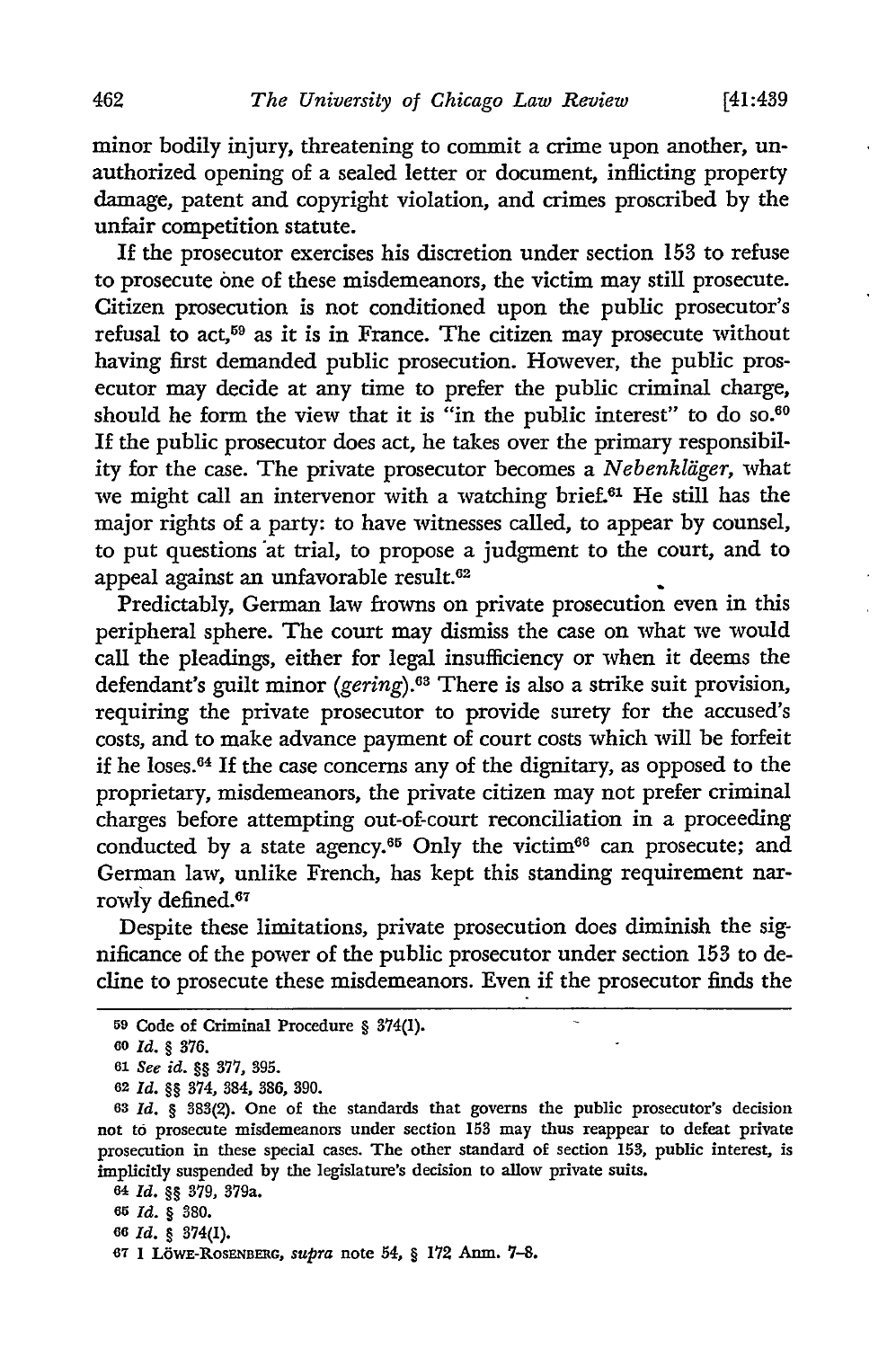requisite public interest to be lacking, the victim may still prosecute out of private interest.

We have been speaking of the victim's right to prosecute in these special cases either alone or as *Nebenkidger* alongside the public prosecutor. For most of these misdemeanors, and for a few others, the victim is also empowered to veto the public prosecutor's decision to prosecute. The misdemeanors subject to this right are called *Antragsdelikte,* literally, demand offenses, crimes that the prosecutor may not pursue without a formal demand from the victim. The offenses consist mainly of intra-family trespasses (excluding the very serious ones such as incest), where criminal sanctions may do more harm than good; and minor injuries to property, person, and dignity, where the public interest is comparatively slight and prosecution is warranted only if the victim is sufficiently disturbed to desire that criminal sanctions be invoked.<sup>68</sup>

These procedures for private prosecution and for private veto of public prosecution apply to only limited categories of lesser offenses. They therefore have not had a major place in the German system. In general, the Germans have retained the public prosecutor's monopoly of the criminal process and have given the victim procedural rights that regulate rather than break the monopoly.

B. Mandamusing the Prosecutor

German law provides citizens with rights to administrative and judicial review of prosecutorial decisions not to prosecute. Not all citizens may claim these rights, and not all nonprosecution decisions are subject to them. Where they do apply, however, these remedies constitute significant controls over and deterrents against abuse of prosecutorial authority.

The statutory procedure bears the name *Klageerzwingungsverfahren,* literally, the proceeding to compel the (preferring of the formal criminal) charge. We can render it in Anglo-American terminology as a mandamus action for a judicial decree to require the prosecutor to prosecute-an action that common law courts will not entertain.

Anyone is entitled to make a formal demand to the prosecutor, asking him to prosecute in a particular case.<sup>69</sup> If the prosecutor still declines to prosecute, he must notify the complainant of this decision, and explain the reasons. When the complainant was the victim of the crime and reported it, the prosecutor's notice must also instruct him of his right to seek departmental and judicial review.<sup>70</sup>

*<sup>68</sup>See* Maiwald, *Die Beteiligung des Verletzten am Strafverfahren,* 1970 **GOLTDAmmER'S** ARCHIV **FUR** STmRARrcHr **33,** 34.

**<sup>69</sup>**Code of Criminal Procedure § 158(1).

**<sup>70</sup>** *Id. §* **171.**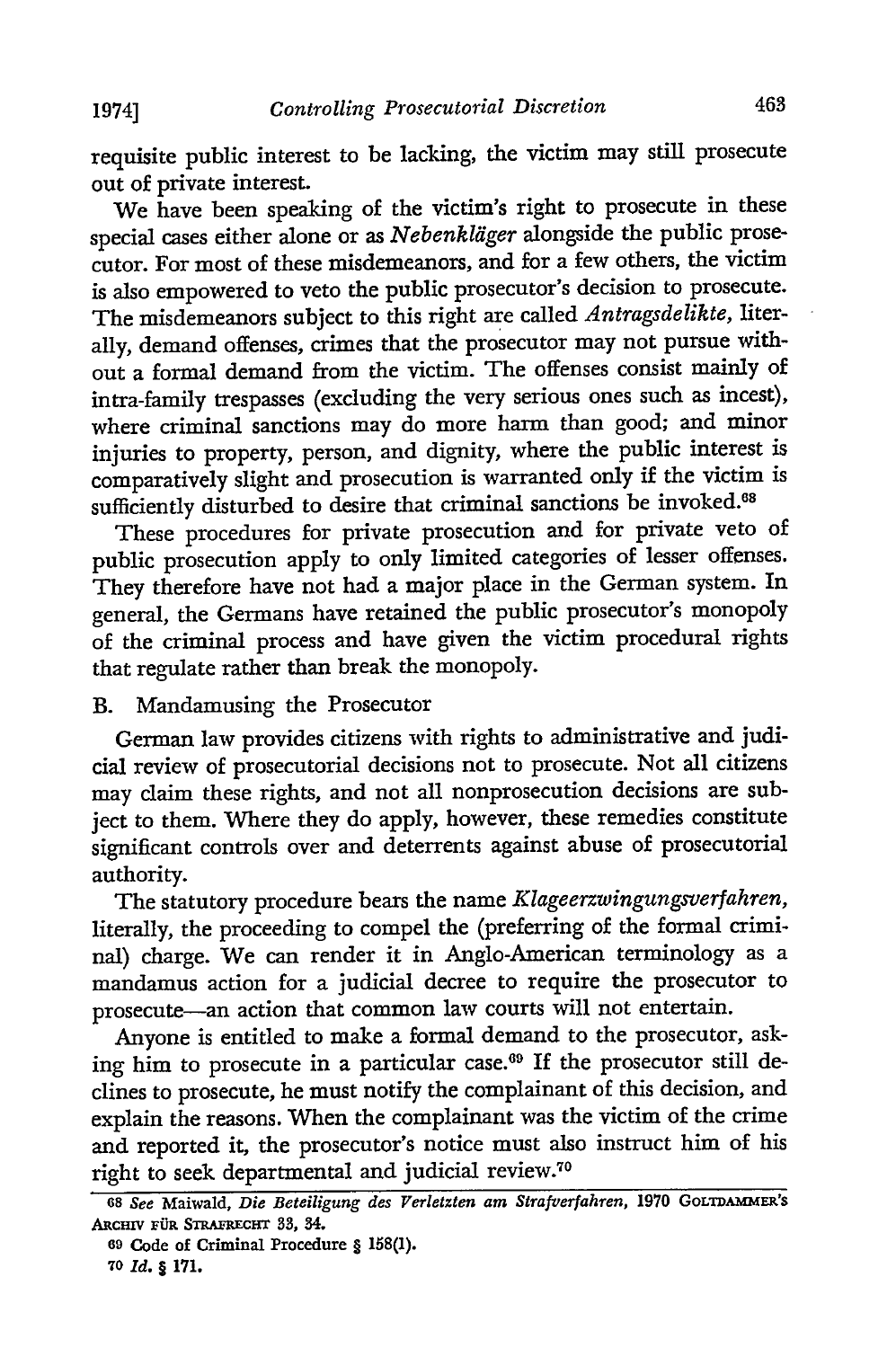Only the victim may bring the mandamus action. He must first file a formal departmental complaint with the state prosecutor general. If it is rejected, he is entitled to sue. The complainant must be represented by counsel in bringing the mandamus action, but public aid may be available to defray these costs.<sup>71</sup> If he loses, he must pay costs, and he can be forced to post security. The state supreme court *(Oberlandesgericht)* has original jurisdiction in these cases, in which a mainly written procedure is prescribed. The victim's petition sets forth the facts that support his view and describes the putative proofs. The court may then demand to see the prosecutor's files; it may ask the accused to reply, indeed, it must do so before approving the petition; it may conduct its own proofs (for which purpose one of its members is constituted investigating magistrate). If persuaded that the prosecution is required, the court orders it to be brought.<sup>72</sup>

The scope of this citizen's remedy is sharply restricted by the proviso that it may not be used to contest nonprosecution when the prosecutor has invoked section 153 or the forthcoming section 153a-the statutory scheme of nonprosecution and conditional nonprosecution for misdemeanors. 73 This limitation is theoretically justified by the existence of judicial review in such cases, in that the prosecutor's decision under sections **153** and 153a requires (but routinely receives) judicial consent. The effect of the limitation, however, is to prevent development of effective judicial controls and standards for the most active area of nonprosecution. Doubtless the real justification is the same as for the statutory scheme of nonprosecution itself--conservation of prosecutorial resources, in this case sparing the prosecutor from having to litigate defensively misdemeanors that he<sup>-did</sup> not think important enough to press offensively.

The mandamus remedy is thus only as broad as the rule of compulsory prosecution. It extends to virtually all felonies and to those misdemeanors that, according to settled departmental practice, the prosecutor would not include under the lack-of-public-interest rubric of section 153. The mandamus procedure permits judicial review of the prosecutor's evaluation under the rule of compulsory prosecution that he lacked "sufficient factual basis" for proceeding, that is, that there was no probable cause. "Successful *Klageerzwingungsverfahren* occur in practice with the most extreme rarity. Nevertheless, the possibility of a *Klageerzwingung* is of great importance, in that it imposes a flat

**<sup>71 1</sup> L6WE-ROSENBERG,** *supra* **note** 54, § **172 Anna. 12.**

**<sup>72</sup> Code of Criminal Procedure** §§ **172-77.**

**<sup>73</sup> EGSTGB: Code of** Criminal **Procedure** § **172(2).**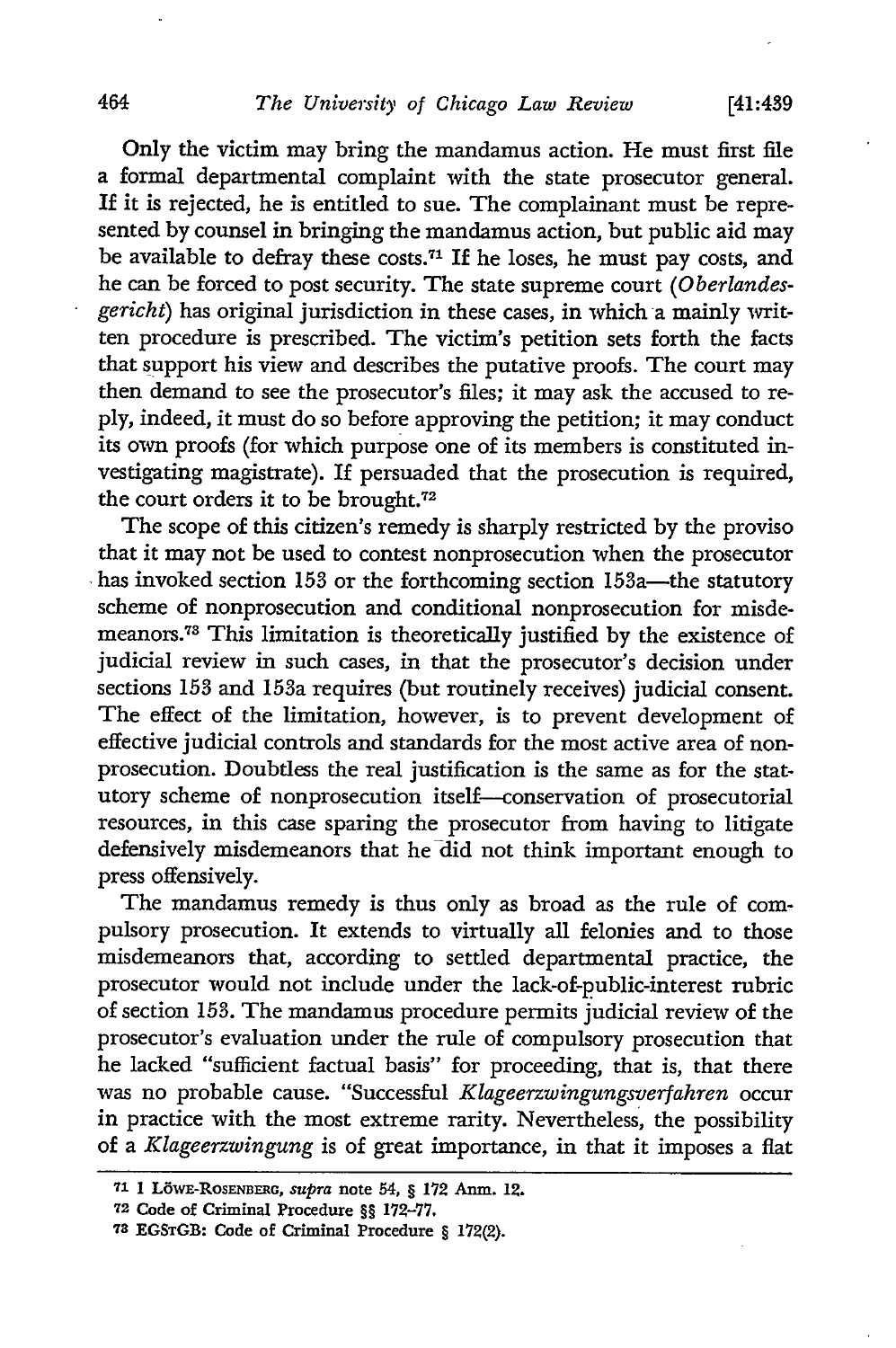rule against improper and illegal considerations."<sup>74</sup> The rarity results not only from the somewhat limited range of cases subject to the mandamus action, but also from the exhaustion requirement. Departmental complaint precedes judicial review. Every complaint receives a careful review by the office of the state prosecutor general, and most erroneous decisions not to prosecute are corrected there rather than in the courts.

The Code provides that where the victim does succeed in mandamusing the prosecution, he is entitled to participate with the prosecutor as an accusing litigant *(Nebenkidger)* at the subsequent criminal trial.<sup>75</sup> This safeguard prevents the prosecutor from trying to sabotage at trial the case that he has been ordered against his will to conduct. The danger of sabotage, however, is not as great in the German system as it would be in ours for two reasons. First, we have seen that once the German prosecutor has preferred the formal criminal charge, he retains only a secondary responsibility for unearthing further evidence and presenting the case to the court. The charge seises the court of the official files of the case, and the active role in ordering further proofs is the court's. At trial the presiding judge leads the proceedings and interrogates the witnesses.76 The court is not bound by the prosecutor's submissions; it may disregard his motion to dismiss or the sentence he proposes in his summation. Once the charge has been preferred, which is what the mandamus action achieves, the German prosecutor lacks the capacity for mischief that the common law prosecutor possesses on account of his forensic primacy at trial. Second, the hierarchical structure of the German prosecutorial corps must incline superiors to react to the rebuke of a mandamus against their underlings by transferring the case to other members of the office or otherwise directing and superintending diligent prosecution.

Any common law variant of judicial review of statutory standards for nonprosecution would probably have to provide for a special prosecutor on remand.

## C. Departmental Complaint

Because the mandamus remedy is limited to cases (mostly felonies) in which the rule of compulsory prosecution applies, it is not available to the citizen who wishes to challenge the prosecutor's exercise of his statutory power of nonprosecution for misdemeanor under section 153. The citizen may, however, lodge a departmental complaint against the

<sup>74</sup> K. **PE=ERs,** supra note *25,* at 464-65.

**<sup>75</sup>** Code of Criminal Procedure § 395(2).

**<sup>76</sup>** Including the accused and experts, whom the Germans do not label as witnesses.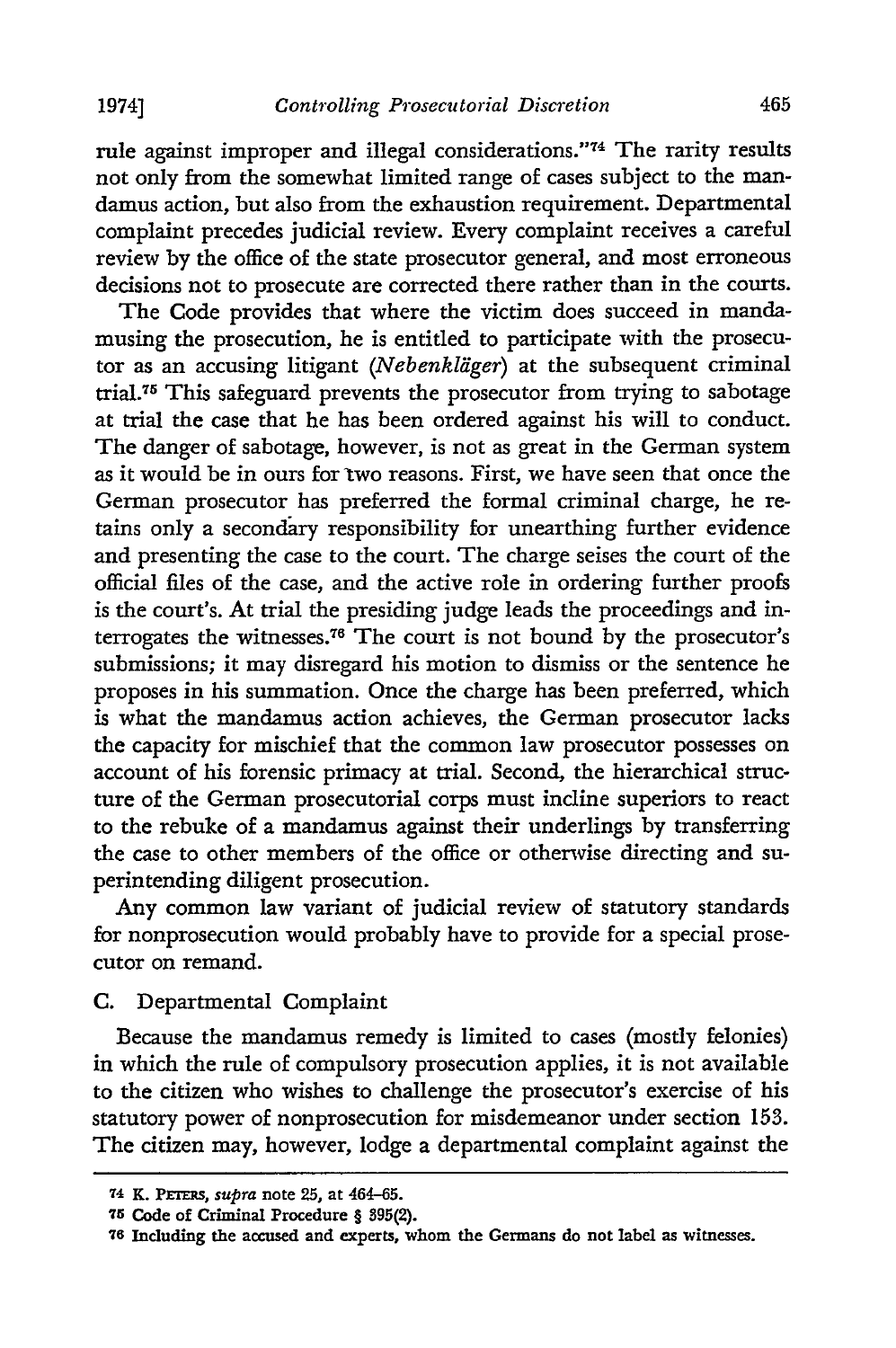prosecutor's decision. This so-called *Dienstaufsichtbeschwerde* is not provided for in the Code of Criminal Procedure. It derives from the principle of German administrative law that the citizen is entitled to file a complaint against a public employee's neglect of duty or abuse of power. The employee, in this case in the prosecutorial corps, will have to answer to his superior regarding the complaint, and the superior will have to pass upon the appropriateness of his conduct.

In practice, this nonstatutory complaint system is administered in the same manner as departmental review of the victim's complaint in cases in which the victim may thereafter resort to the statutory mandamus remedy. The state prosecutor general receives the complaint (it is forwarded to him even if lodged locally). The prosecutor's file on the case is sent up to the prosecutor general, together with the written response of the local office whose decision not to prosecute is being challenged. The prosecutor general decides whether to sustain or overrule the decision not to prosecute. He notifies the citizen of the disposition of the complaint, but does not state reasons. The citizen may appeal an unfavorable ruling to the state minister of justice, but not to the courts.

What makes this remedy effective is the hierarchical structure of the prosecutorial corps. Prosecuting is a lifetime career, or an integrated part of a lifetime career, for German prosecutors. They wish to rise within the prosecutorial hierarchy or, as is usual in most German states, to transfer to the judiciary. Where transfer between the prosecutorial and the judicial corps is usual, it is also encouraged: no judge can aspire to the highest judicial office without a period of service as a prosecutor. Promotion of judges and prosecutors is meritocratic, based on internal review of individual performance. Prosecutors do not want citizen complaints, particularly successful complaints, on their records. Hence, German legal academics tend to believe that the risk of a *Dienstaufsichtbeschwerde* is a greater deterrent to prosecutorial malpractice than the possibility of the mandamus action.

#### **CONCLUSION**

Major and indelible differences distinguish German and American criminal procedure. The fundamentally different trial procedure inevitably affects the pretrial process. The paternalistic notion of the bureaucratic German prosecutor as watchman of the accused's rights is still marked with overtones of the older, more authoritarian inquisitorial system that it displaced.77 Because German trial procedure is

**<sup>77</sup>***See* **Roxin,** *Rechtsstellung und Zukunftsaufgaben der Staatsanwaltschaft, 47* **DEuTscHE RIGHTERZEITUNG 385 (1969).**